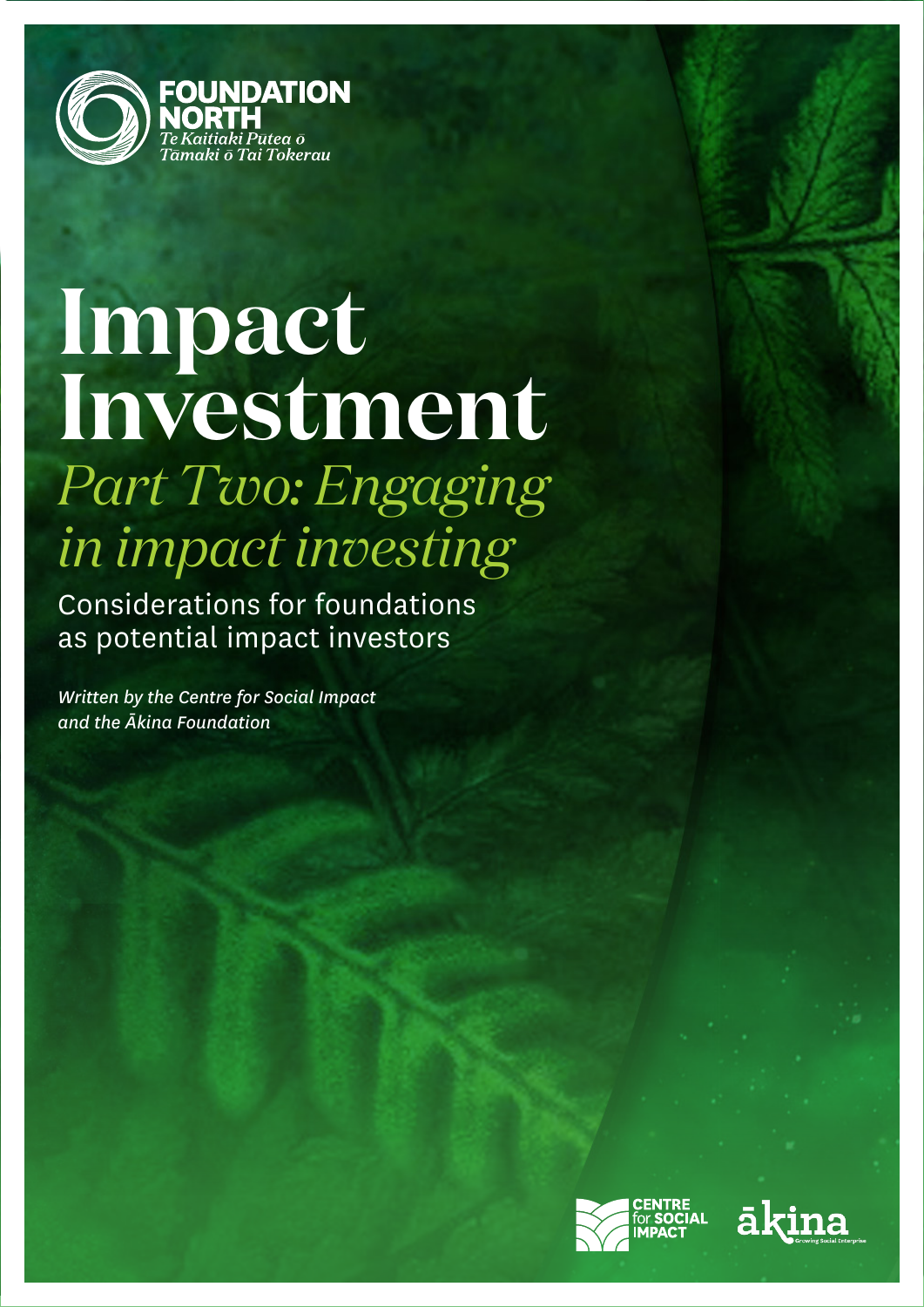# Purpose

Foundation North commissioned this report in order to better understand the nature of impact investing, and the possibilities it provides to increase the reach of a foundation's impact.

The original report was prepared by the Centre for Social Impact and the Ākina Foundation in 2017. It has been packaged into two publications for the benefit of community organisations, social enterprises and businesses and foundations in New Zealand.

### These reports explore:

**Part one: An introduction to impact investing**

- The nature and scope of impact investing
- Who and what impact investment can support

#### **Part two: Engaging in impact investing**

- Considerations for foundations in New Zealand thinking about impact investment
- Illustrative examples of strategies for impact investing by foundations

**The reports will be most useful to community organisations, social enterprises and social businesses that are interested in finding out more about impact investment (Part One) and to community, family and other philanthropic foundations that would like to find out more about how to engage with impact investing (Part Two).**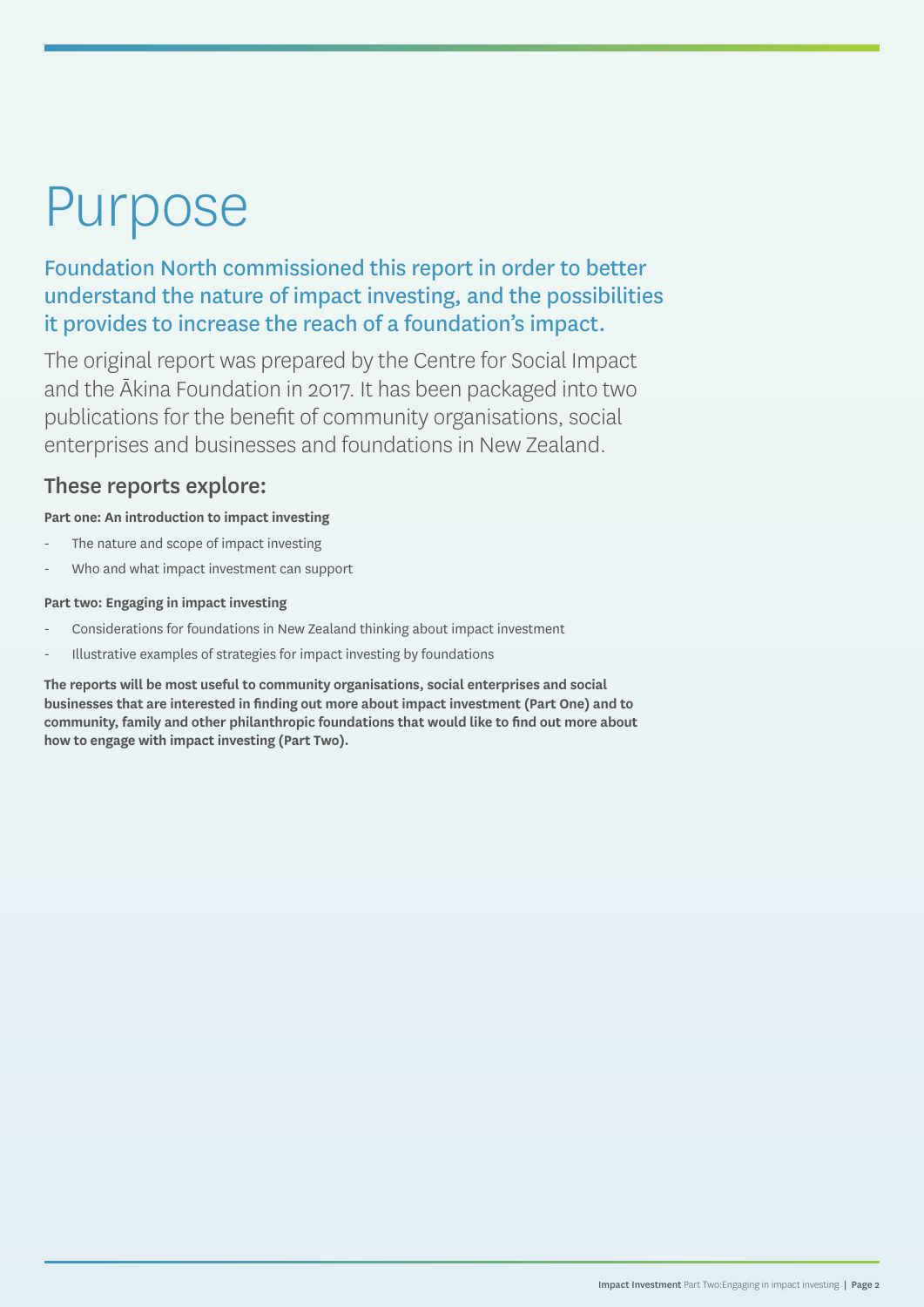# **Contents**

| <b>Purpose</b>                                | $\mathbf{2}$            |
|-----------------------------------------------|-------------------------|
| <b>Contents</b>                               | 3                       |
| <b>Summary</b>                                | $\overline{\mathbf{4}}$ |
| <b>Part Two: Engaging in Impact Investing</b> | 6                       |
| 1. The Strategic Opportunity for Philanthropy | 7                       |
| 2. The Context of Impact Investing            | 9                       |
| 3. Impact Investing Specific Risks            | 15                      |
| 4. Ways to Engage in Impact Investing         | 16                      |
| 5. Strategy Development Questions             | 24                      |
| 6. Example Strategies                         | 25                      |
| <b>Conclusion</b>                             | 35                      |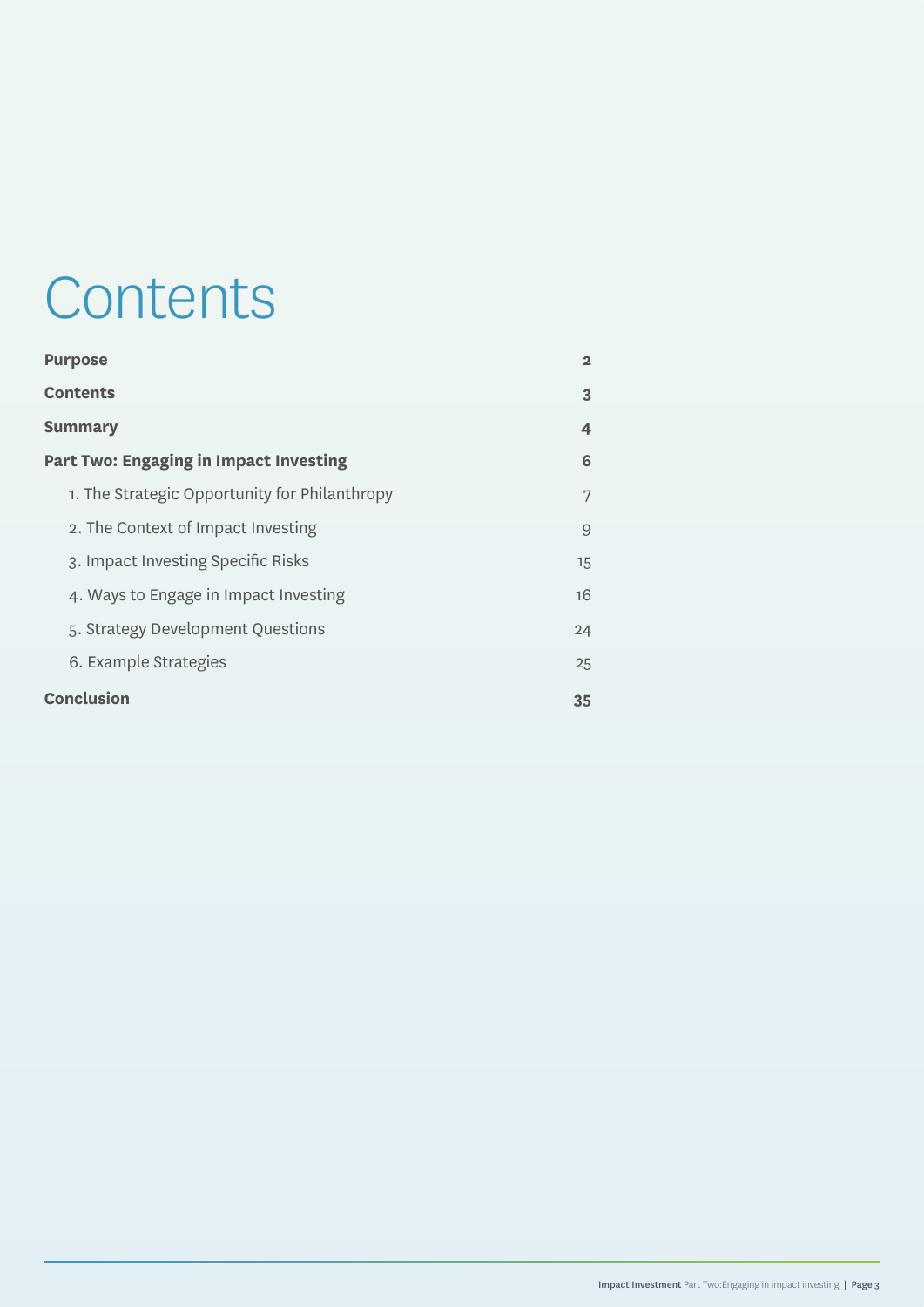# Summary

# **Part one:** An introduction to impact investing

Impact investing refers to investments made into companies, organisations, assets and funds with the intention to generate a positive social or environmental impact alongside a financial return. While impact investing is a small sub-set of the investment sector, the term still represents a broad range of activity, for example:

**A "finance-first" impact fund seeks to deliver market-rate returns for investors while investing in businesses in sectors that are looking at achieving social or environmental outcomes**

#### **An "impact-first" fund will provide loans to social service providers or community groups at a below-market rate because they are unable to access finance elsewhere.**

The impact investing sector has grown into a significant market internationally. The development of the sector around the world has been driven by the recognition that philanthropic and public funds are insufficient to address the scale of social and environmental challenges facing the world today.

The social sector itself has been transforming in order to find new ways of addressing these challenges, including the rise of trading charities, social enterprises, social businesses and social service providers that are engaging differently with governments. This has created the opportunity for impact investing to serve as an additional tool for financing organisations that are having a social impact.

Members of the Global Impact Investing Network (GIIN), founded in 2009, are now reporting an aggregate US\$114 billion in funds under management (FUM). Charitable trusts and foundations are significant contributors to the sector, with a 2012 study undertaken by GIIN showing that investments made by charitable trusts and foundations account for just under 50% of the overall impact investing market.

#### **Internationally, and in New Zealand, philanthropic funders are engaging in impact investment in order to:**

- provide access to capital for social impact organisations that cannot access sufficient capital from mainstream philanthropic grant programmes, or other investors
- provide access to capital for social impact organisations where philanthropic capital alone is not sufficient to meet capital requirements
- increase the range of organisations that have a social or environmental impact e.g. social businesses
- increase the range of financing options for both funders and social impact organisations e.g. loans, patient capital, equity, quasi-equity and guarantees
- participate in investment activities (as investor, funder or capacity builder) with other parties in order to unlock new capital that creates impact and furthers mission
- make the available capital go further by 'recycling' funds over time so that the capital can be used more than once
- increase the impact of capital investments under management (compared with mainstream commercial investments) where assets can make a significant difference if intentionally invested for impact with an expected 'market-rate' return

#### **The opportunity for the philanthropic sector is to engage in or leverage the following types of financing:**

- Seed: patient capital that supports innovation and development of social impact organisations
- Growth: investment to scale social sector activities that are proven to work
- Working capital: supporting social sector organisations to deliver on large-scale contracts by providing up-front capital in the form of a loan
- Asset purchase: providing loans to social sector organisations to purchase large-scale assets that further their ability to deliver on social outcomes. Loans, rather than equity, are preferred, given the not-for-profit nature of the sector.

For organisations in the social sector, new and additional sources of capital such as these will increase their ability to access capital at a level that goes beyond what is traditionally available through grant funding.

In New Zealand, over 50% of social sector income now comes from trading activities. Despite this income generation capacity, the sector is not yet able to address society's challenges sustainably and at a scale that is necessary to overcome them.

These trading activities, however, mean that social sector organisations have capacity to service investment, and these organisations are increasingly seeking to learn more about how they can access this type of funding. This has resulted in a number of parties beginning to build investment infrastructure including managed investment funds, social finance intermediaries and social impact bonds. This new activity is only starting to scratch the surface of the demand. Much more will be required in order to make investment an accessible and efficient option for social sector organisations.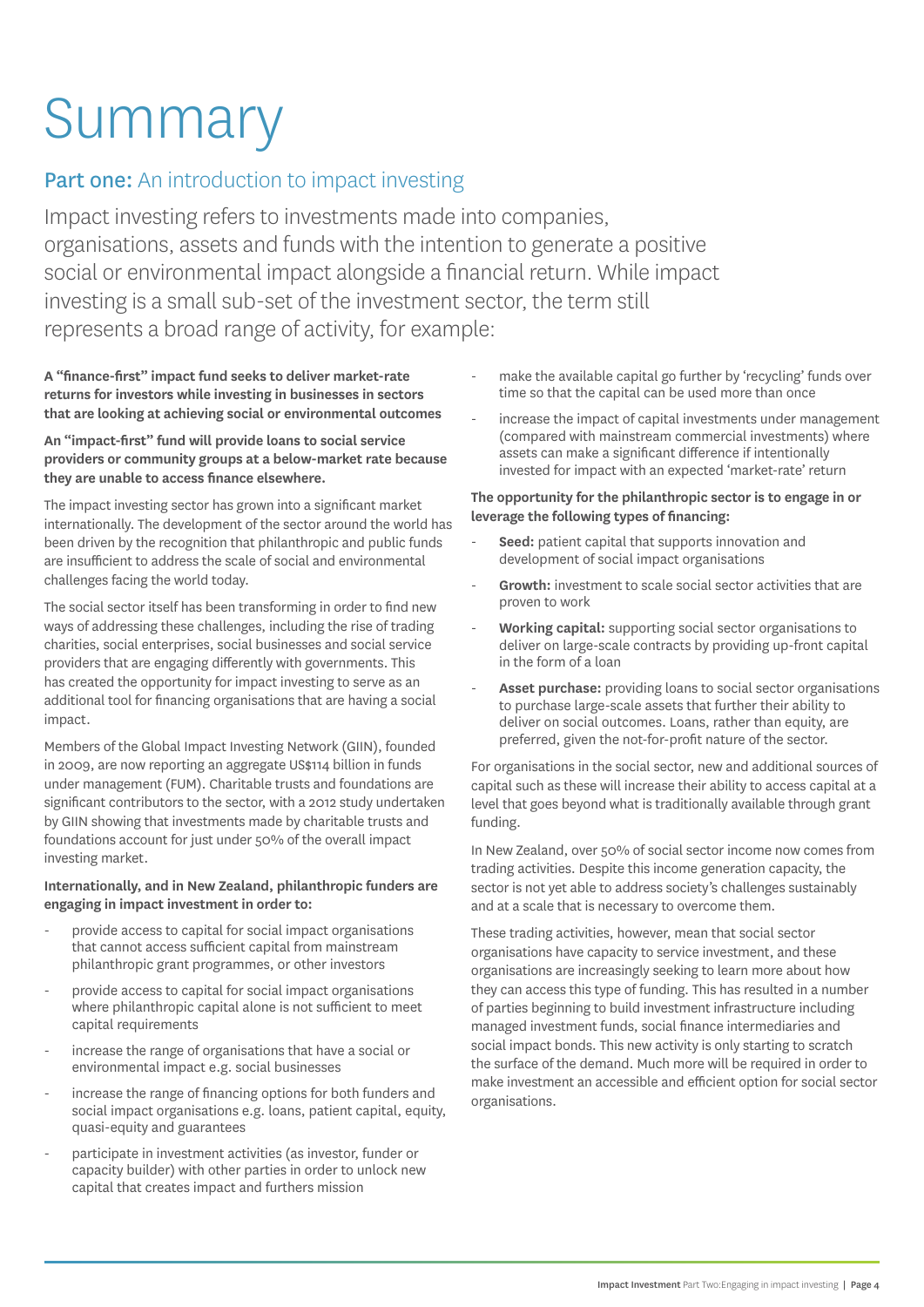# Part two: Engaging in impact investing

**Internationally, philanthropic sector impact investment makes up almost half of the impact investing market, and in New Zealand, a number of community trusts and family foundations already engage in mission-related investment.**

This report seeks to give practical considerations for engaging in impact investment. Any trust or foundation must act within the bounds of the law and its governing documents. While this report does not seek to give legal advice it does provide an understanding of the relevant duties, and clarifies that "prudent" investment and the "fiduciary duty" do not always require the maximisation of return according to its risk profile for each individual investment. For example, an investment made for the purposes of furthering a foundation's charitable purposes or strategic programmes that provides a sub-market rate of return may still be prudent if there is careful consideration of the investment and how to offset this shortfall.

The report then sets some context for engaging in impact investing. It sets out the life stages of a trading enterprise and how investment is used to support its activities at each stage. It also explores the pros and cons of investing indirectly, through intermediaries, or directly into social impact organisations, including managing transaction costs, ensuring the right expertise is present, and the extent to which fit-for purpose support to social organisations can be achieved.

Finally, the report sets out some practical guidance on what to consider in determining if and how to engage in impact investment. Five illustrative strategies are provided that cater to different drivers for engaging in impact investment. These are presented for discussion and exploration of options to feed strategy development.

Should any organisation choose to pursue one or more of these options we would recommend that a more intensive strategy development and action planning process be carried out.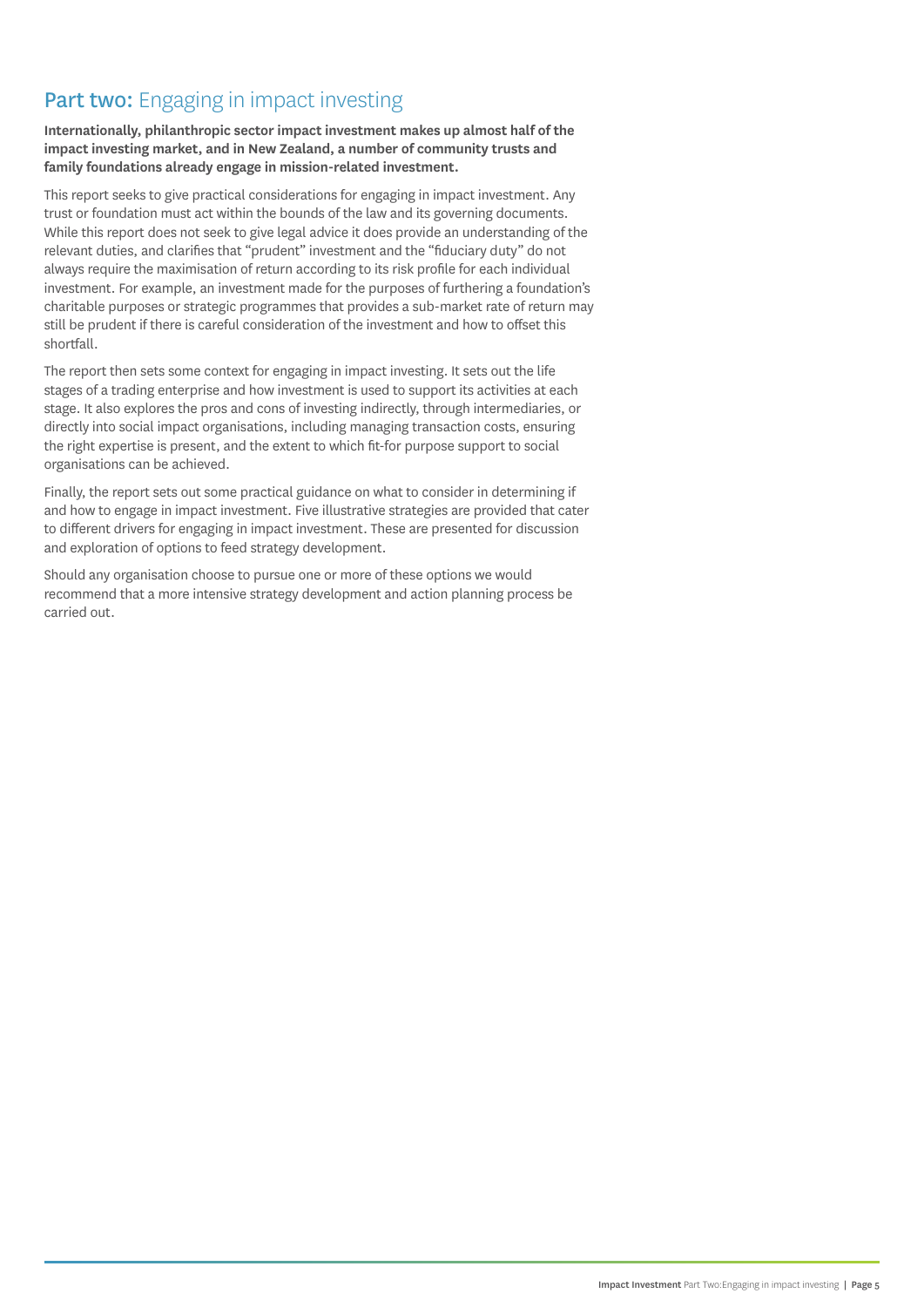# Part Two: Engaging in impact investing

Impact investing encompasses a broad range of activity. This section sets out the different ways an impact investment can be made and how foundations could incorporate these into their activities. It will cover:

- Important context for foundations engaging in impact investing activity
- Considerations for investors that will inform the development of an impact investing strategy
- Examples of strategies for foundations

This section will provide important context for foundations to understand before they can start outlining their goals for an impact investing strategy, including:

- The legal framework foundations must operate in
- The general progression of trading activities from idea to scale and how social impact organisations use capital to support these different stages
- The types of investment that an impact investor can engage with – indirect, direct and catalytic investments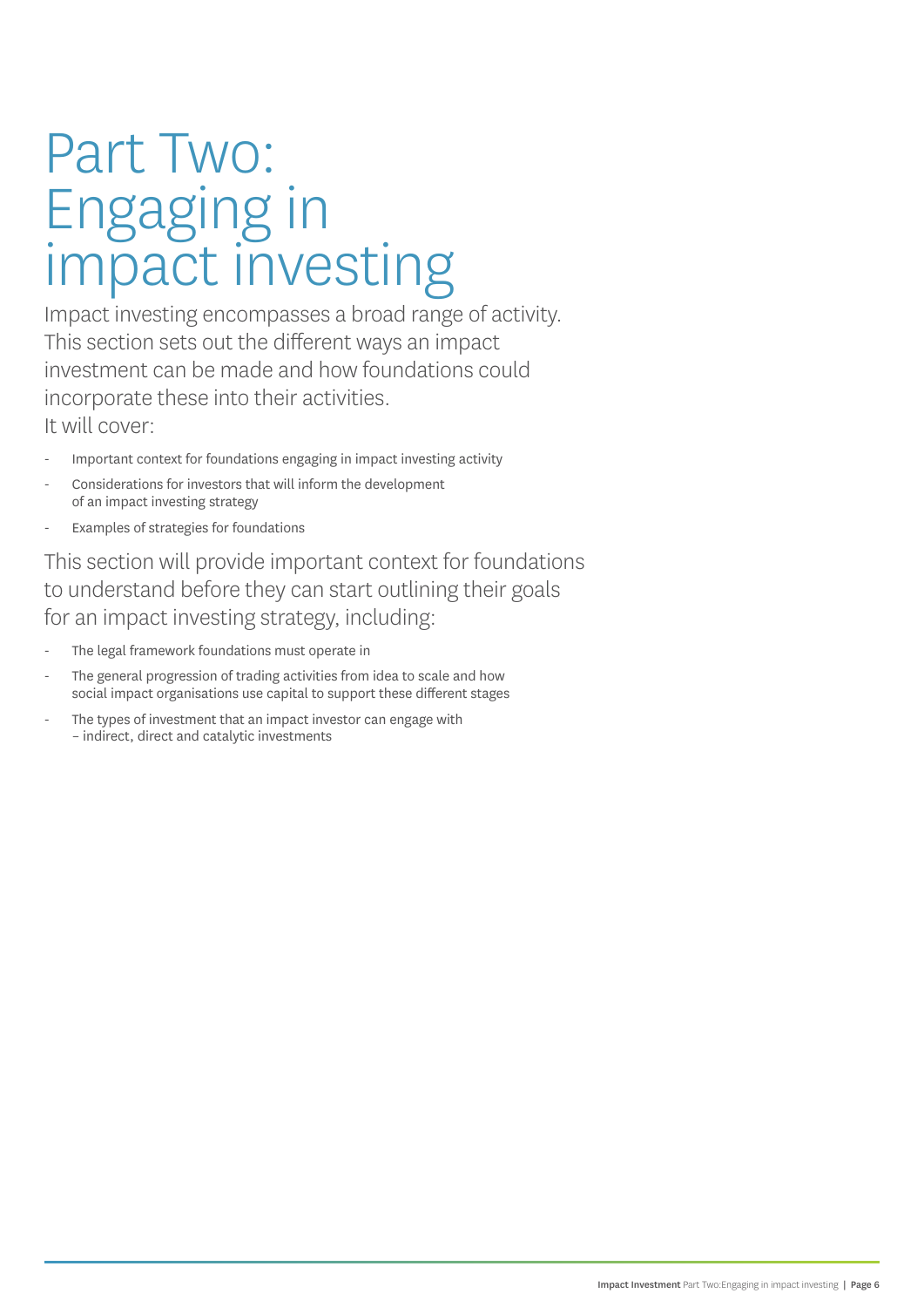# 1. The Strategic Opportunity for Philanthropy

Impact investment is not a replacement for philanthropy; rather it is an additional tool that can maximise the impact of a foundation's corpus and expand the scope of its programmatic impact. Consideration of the impact of all of a foundation's assets is often described as a "Total Impact" approach<sup>1</sup>. This might include incorporating "finance-first" investments into a foundation's corpus investment strategy or engaging in "impact-first" investments through its programmatic strategy.

Strategic opportunities that impact investment provides to philanthropic actors include:

- Expanding capital resources directed towards mission without compromising sustainability by including impact investments in core investment strategy
- Leveraging capital into the social sector at a scale that would rarely be possible using grants (e.g. New Zealand Housing Foundation's \$100 million fund raised to expand its reach)
- Growing the capability of social impact organisations so that they are better equipped to unlock investment from a variety of sources (e.g. the Ford Foundation identified that as it continues to offer programme-related investments, it is being asked to participate in deals of increasing complexity as borrowers become more sophisticated)<sup>2</sup>
- Creating shared pools of capital to scale solutions that work while recycling financial capital.

*"Impact investing challenges the whole notion of philanthropy. It asks, 'what does it take to deploy capital in a way that is positive?' It is a huge opportunity to change the status quo."* 

*Lisa Kleissner, KL Felicitas Foundation*

*1 How foundations are using Total Impact approaches to achieve their charitable missions, UK Government, 2014*

*2 Foundations and Social Investment: making money work harder in order to achieve more, Margaret Bolton, 2005.*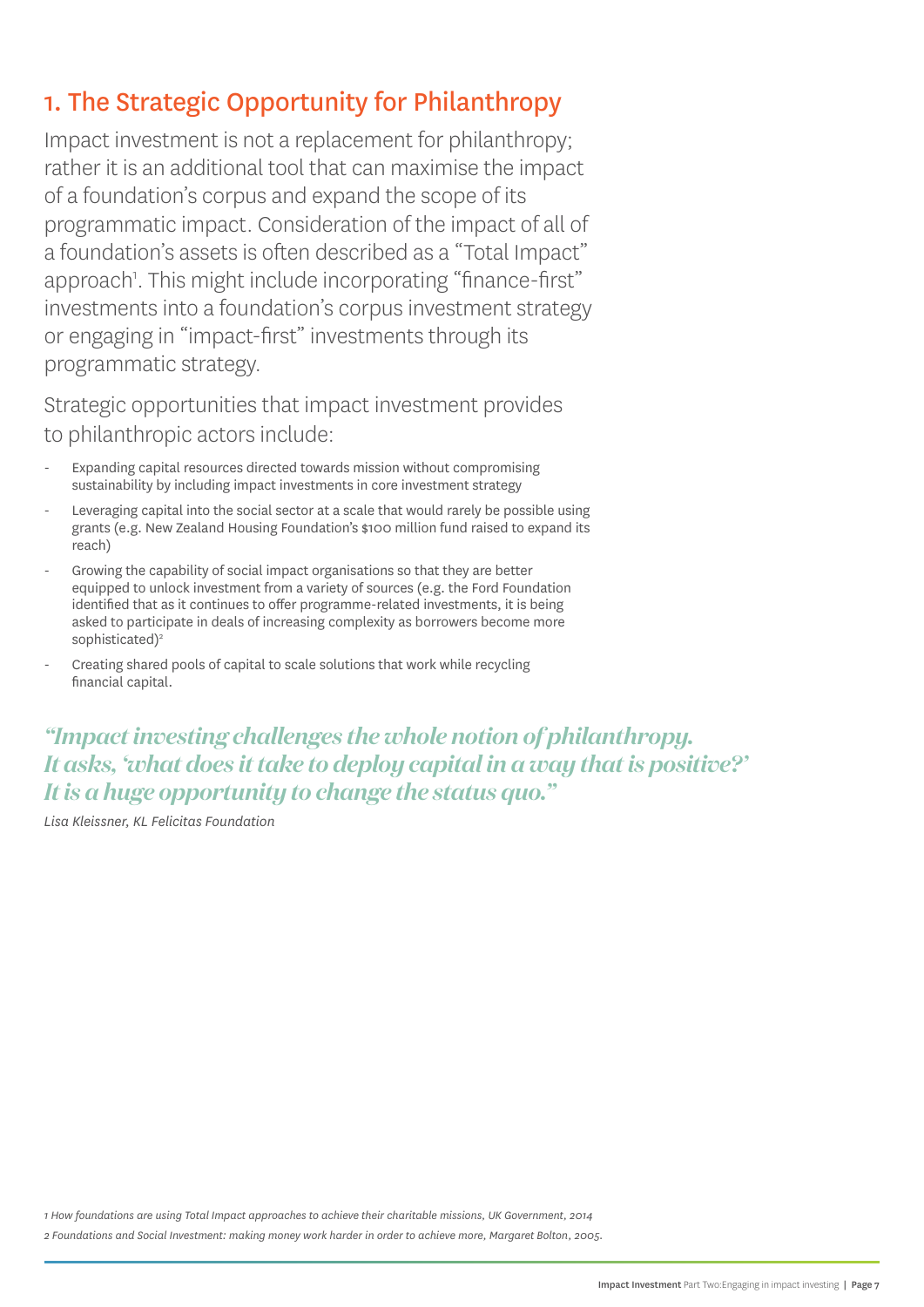| International case studies                               |                                                                                                                                                                                                                                                                                                                                                                                                                                                                                                                                                                                                                                                                                                                            |  |
|----------------------------------------------------------|----------------------------------------------------------------------------------------------------------------------------------------------------------------------------------------------------------------------------------------------------------------------------------------------------------------------------------------------------------------------------------------------------------------------------------------------------------------------------------------------------------------------------------------------------------------------------------------------------------------------------------------------------------------------------------------------------------------------------|--|
| <b>Strategy</b>                                          | <b>Description</b>                                                                                                                                                                                                                                                                                                                                                                                                                                                                                                                                                                                                                                                                                                         |  |
| Expanding capital resources available to deliver mission | <b>McKinnon Family Foundation (Australia)</b>                                                                                                                                                                                                                                                                                                                                                                                                                                                                                                                                                                                                                                                                              |  |
|                                                          | The McKinnon Family Foundation is a Private Ancillary Fund (PAF)<br>established in 2006 by John and Sue McKinnon. The foundation's mission<br>is focused around poverty alleviation, protection of the environment<br>and development of social enterprises. In addition to making grants, the<br>Foundation is committed to the responsible investment of its assets, with<br>10% percent of its corpus currently invested in impact investments and<br>the ultimate goal of having 100% of its portfolio in impact investments.                                                                                                                                                                                          |  |
| Leveraging capital at scale into social problems         | <b>Gates Foundation (Global)</b>                                                                                                                                                                                                                                                                                                                                                                                                                                                                                                                                                                                                                                                                                           |  |
|                                                          | The Global Health Investment Fund has been established to accelerate<br>the development of drugs, vaccines and diagnostics for diseases that<br>disproportionately affect developing countries through the provision of<br>capital to products in the last stages of their clinical development. The<br>Gates Foundation has substantially reduced the risk for investors by<br>providing a first-loss guarantee and a risk share, thereafter. Without the<br>Gates Foundation's commitment, this investment fund would not have<br>been raised successfully.                                                                                                                                                              |  |
| <b>Growing capability</b>                                | The Impact Investment Ready Discovery Grant (Australia)                                                                                                                                                                                                                                                                                                                                                                                                                                                                                                                                                                                                                                                                    |  |
|                                                          | The Impact Investment Ready Discovery Grant provides not-for-profit<br>organisations with grants of up to AUS \$50,000 to explore pathways<br>towards financial sustainability and prepare for future impact investment<br>through capacity building. The Discovery Grant, established by<br>Philanthropy Australia in partnership with NAB (which has contributed<br>matched funding of AUS \$250,000) and funding partners: English Family<br>Foundation, Rowley Trust, Snow Foundation, Vincent Fairfax Family<br>Foundation, CAGES Foundation, Equity Trustees and Payce Foundation,<br>aims to distribute AUS \$500,000 in grant funding to grow the investment<br>pipeline and support sustainability of the sector. |  |
| Scaling solutions and recycling capital                  | <b>Big Issue Invest (UK)</b>                                                                                                                                                                                                                                                                                                                                                                                                                                                                                                                                                                                                                                                                                               |  |
|                                                          | Big Issue Invest Social Enterprise Investment Fund LP was created in 2010<br>with an initial raise of £9.2 million. The fund provides growth capital to UK-<br>based social enterprises with clear social missions, a sustainable business<br>model and demonstrable social impact. It has received direct investment<br>from a group of foundations, together with two banks and high net worth<br>individuals. The Esmée Fairbairn Foundation was one of the fund's lead<br>investors, which gave other investors the confidence to participate. The<br>fund has so far made more than 21 investments with a total value of more<br>than £7.5 million with an internal rate of return of around 10%.                     |  |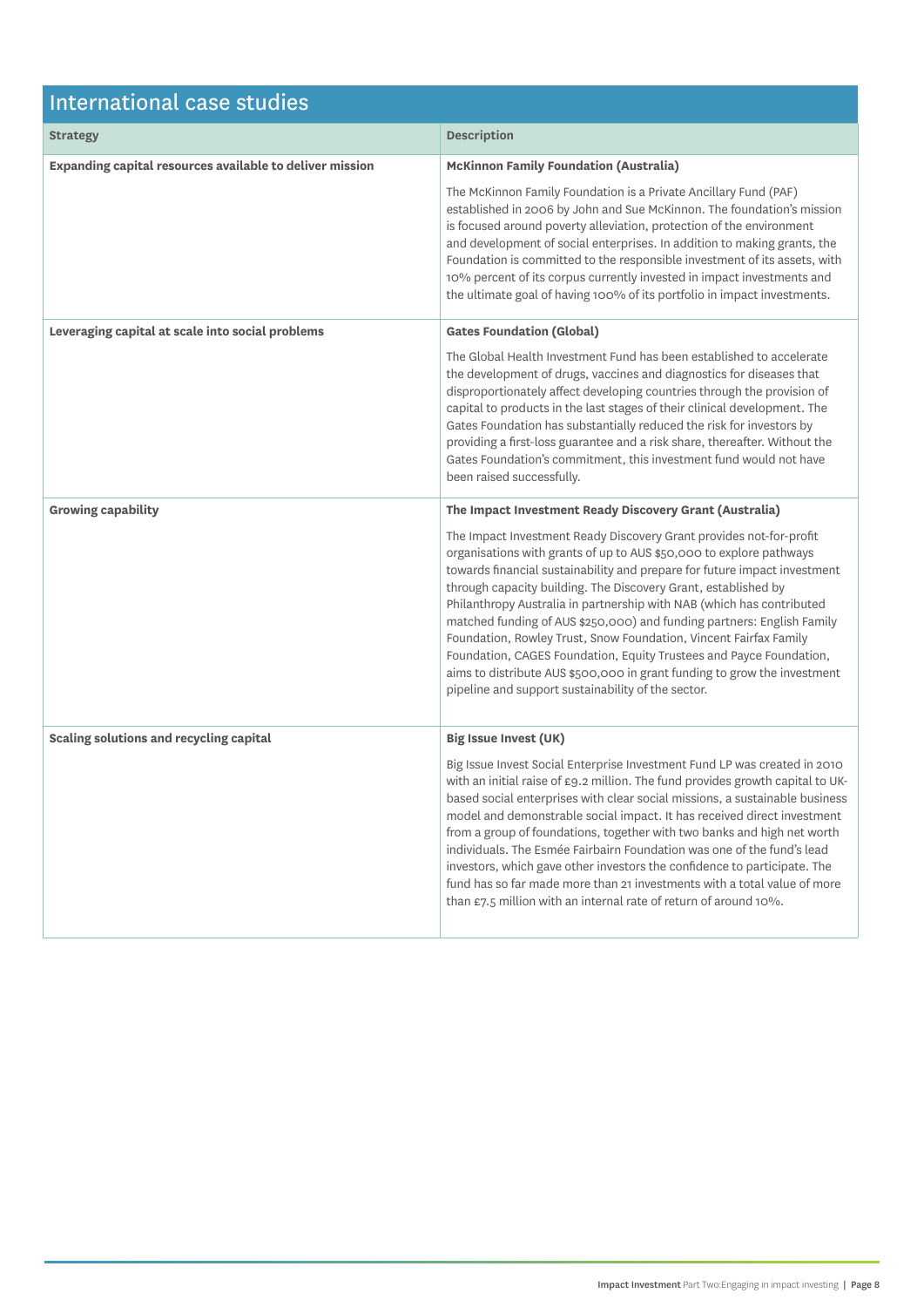# 2 The Context of Impact Investing

## 2.1 The legal framework for foundations

In New Zealand, the legal structure of a Foundation is generally a trust, of which there are numerous different types, including family trusts and community trusts. A New Zealand trust's investment and granting activities are governed by the following legal documents:

- The Trustee Act 1956
- The foundation's trust deed

In addition to this, certain types of trusts must comply with other relevant legislation, including the Charitable Trusts Act 1957 (which applies to charitable trusts), and the Community Trusts Act 1999 (which applies to community trusts). Together, the above sources impose a number of duties on the foundation's trustees.

Fundamentally, trustees must observe the terms of the trust deed. This is a paramount consideration, because it sets out the specific intentions behind the trust, and it may expand or narrow powers set out in the Act. In the discharge of all duties, trustees must act responsibly, with due diligence and prudence.

The following section provides context about the duties of trustees and how this relates to impact investment. It is not intended to provide legal advice. Foundations should consult their legal advisors before embarking on any new impact investing activity so that they have clear guidance on the specifics of their activities.

Trustees' duties in relation to investment are set out in the Trustees Act. Section 13A gives trustees very wide powers of investment, allowing them to invest any funds in any property. However, this is constrained by the duty to invest prudently, as reflected in section 13B. The Act defines the duty to invest prudently as "investing with the care, diligence and skill that a prudent person of business would exercise in managing the affairs of others". The essential requirements are that trustees: define the objectives of the trust, as provided in the trust deed and with regard to other surrounding circumstances; define the investment strategy based on the objectives of the trust; and, invest according to that strategy.

Additionally, trustees are required to have regard to the list of considerations set out in section 13E of the Act, which include the following:

- The desirability of diversifying trust investments
- The nature of existing trust investments and other trust property
- The need to maintain the real value of the capital or income of the trust
- The risk of capital loss or depreciation
- The potential for capital appreciation
- The likely income return
- The length of the term of the proposed investment
- The probable duration of the trust
- The marketability of the proposed investment during, and on the determination of, the term of the proposed investment
- The aggregate value of the trust estate
- The effect of the proposed investment in relation to the tax liability of the trust
- The likelihood of inflation affecting the value of the proposed investment or other trust property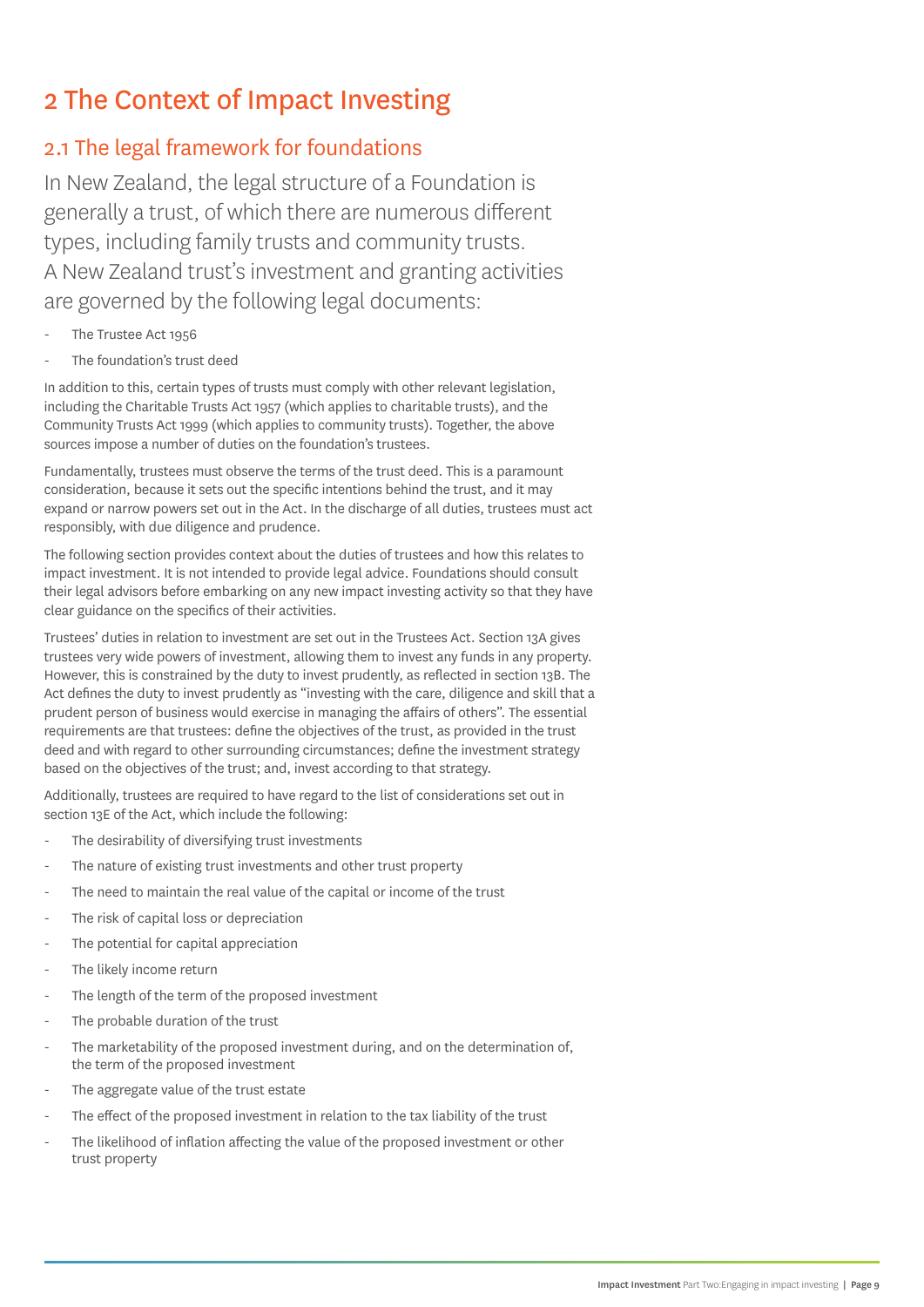Documentation must be sufficiently comprehensive to show the regard given to the above factors as well as the surrounding circumstances.

Common law duties, including the fiduciary duty to exercise powers for the best interests of all future and present beneficiaries, extend to both the power to invest and to the duty to apply funds for the benefit of the trust beneficiaries. As impact investing is a relatively new endeavour, there is a lack of clarity around the application of the duty to invest prudently in relation to impact investment, which encompasses both investment activity and the application of funds for the benefit of beneficiaries.

An important question that stems from these duties is whether trustees are required to maximise the financial return of each investment for present and future beneficiaries, or whether they may accept a lower than market-rate return for some individual investments in favour of a social return that benefits beneficiaries in lieu of maximising profits and then granting the proceeds. This might be achieved by:

- Dealing with impact investments only in the "granting" budget, being the budget that is allocated to grants;
- Preparing to offset any shortfall in market-rate return by setting aside a portion of the grant portfolio.

Trust accountants can advise on the most appropriate way to account for impact investment within foundations.

Relevant to this is the reform of the Trustee Act 1956 that has been proposed as part of the Trustee Amendment Bill. The Bill amends the matters that may be taken into consideration when exercising the power to invest to expressly include "the objectives of the trust or the permitted purpose of the trust". It is not clear how far this goes towards clarifying whether an investment can be made primarily for a purpose other than maintaining the real assets of the trust (i.e. as a tool for impact).

It is important to note that the test of prudence is judged by the manner in which an investment strategy is conducted, rather than the results that are achieved. Additionally, it is important to recognise that trustees are not "insurers" of the funds for which they are responsible – loss of trust money, or diminution in the real value of the trust fund does not in itself render a trustee liable. For liability to be attributed, there must have been a breach of trust.

If trustees carefully, and with professional advice, undertake impact investments with below market-rate returns and take reasonable steps to ensure that this does not diminish the real value of the trust's assets in perpetuity, it is unlikely that there would be a breach of trust.

If the trustees seek additional comfort, given that the obligations set out in the trust deed are paramount, the trustees may wish to amend the trust deed to explicitly allow the trust to invest in social impact organisations that advance the Trust purpose, and therefore may return a lower than market-rate return. This would clarify the trustees' right to invest in below market-rate investments to further their charitable purpose or programmatic goals, but does not remove the requirement to take reasonable steps to maintain the real value of the trust assets in perpetuity.

If there is any uncertainty with respect to an investment or programme, trustees should seek legal advice. The purpose of this section is to give an overview of trustees' duties and to address the common misconception that fiduciary duties necessitate profit maximisation in all investment activities. Again, foundations should consult their legal advisors before embarking on any new impact investing activity so that they have clear guidance on the specifics of their activities.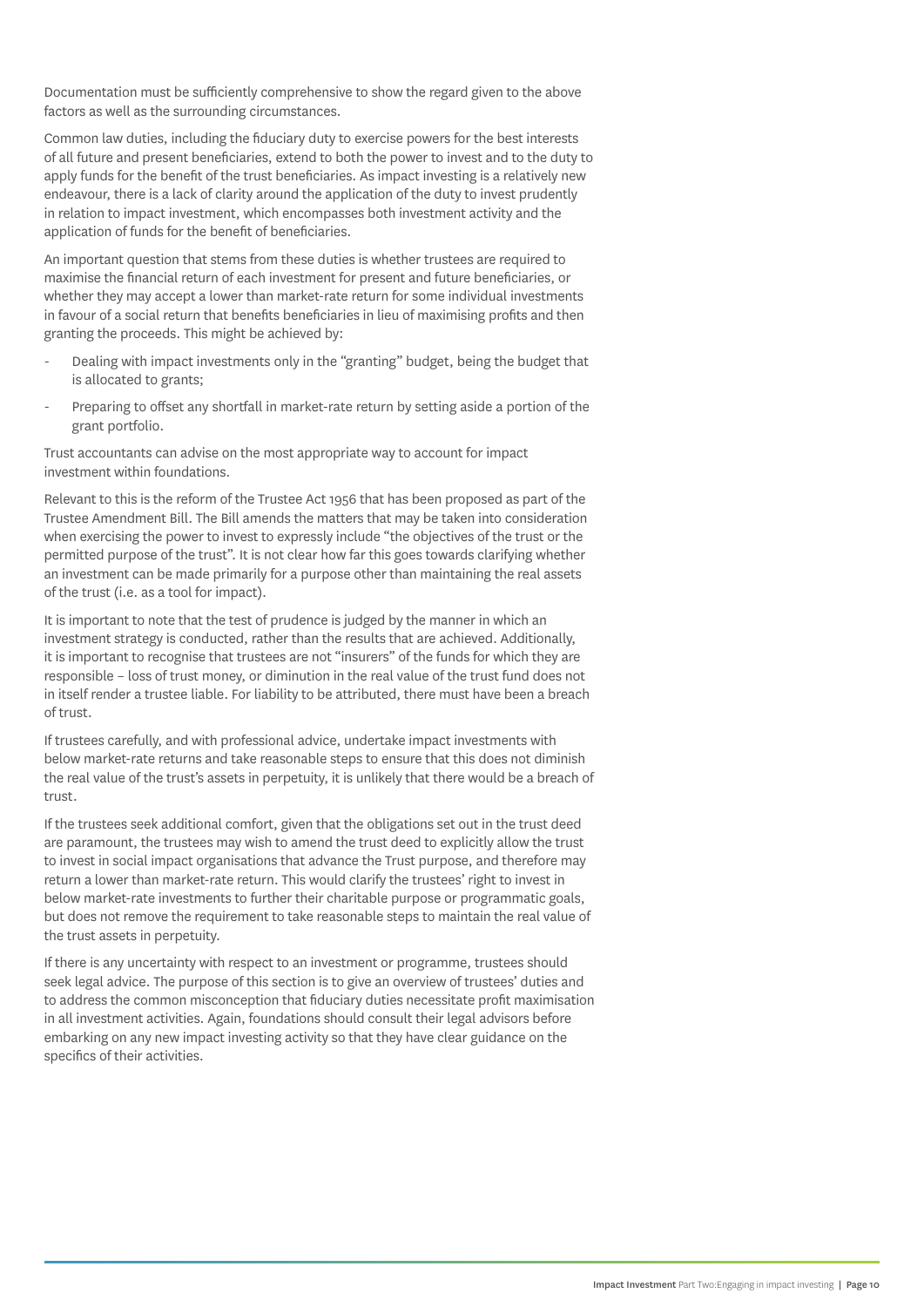# 2.2 The life stages of trading social impact organisations

The table below presents the "life stages" of an organisation and investment needs at each stage. This is presented as a linear process for the purposes of creating a common understanding about typical capital and capacity needs. However, in reality this is rarely a straightline journey and the activities at different life stages might be happening simultaneously. Organisations may take a considerable period of time in each phase, especially the idea/innovation stage which requires significant iterations in order to produce something that is worthy of scaling.

# Life stages and investment needs of social impact organisations

| Life Stage                                      | Idea/Innovation                                                                                                                                                                                                 | Grow/Scale                                                                                                          | <b>Established</b>                                                                                                                                                  |
|-------------------------------------------------|-----------------------------------------------------------------------------------------------------------------------------------------------------------------------------------------------------------------|---------------------------------------------------------------------------------------------------------------------|---------------------------------------------------------------------------------------------------------------------------------------------------------------------|
| <b>Activity</b>                                 | - Explore and refine the idea<br>- Put together initial resources and<br>infrastructure for activities<br>- Test the idea by taking it<br>to the market<br>- Refine the idea based on learnings<br>from testing | - Further refine idea, creating<br>efficiencies<br>- Develop strategy to take refined idea<br>to scale              | - Organisation has track record of<br>trading and creating impact<br>- May continue                                                                                 |
| <b>Funding requirements</b>                     | Grants or patient capital:<br>- Seed funding to explore and test ideas<br>- Funding to access professional<br>support                                                                                           | Patient capital:<br>- Growth capital to implement growth<br>strategy<br>- Funding to access professional<br>support | Working capital:<br>- Capital to even out cash flows<br>- Capital to prepare to deliver<br>on new contract                                                          |
| Organisational<br>capacity support              | - Business modelling<br>- Impact modelling<br>- Financial modelling<br>- Customer engagement strategies                                                                                                         | - Business growth strategy<br>- Operational growth strategy<br>- Financial projections                              | - Majority of capacity is likely to be<br>in-house by now<br>- Professional services (e.g. lawyers<br>and accounting firms) used to<br>support business activities  |
| <b>Investment readiness</b><br>capacity support | - Capital strategy<br>- Design and drafting of investment deal<br>- Investor engagement                                                                                                                         | - As for Idea/Innovation stage, but<br>with a focus on a different type of<br>investment and investor               | - As for organisational capacity<br>support above. Level of support<br>required from professional services<br>will depend on the complexity of the<br>capital raise |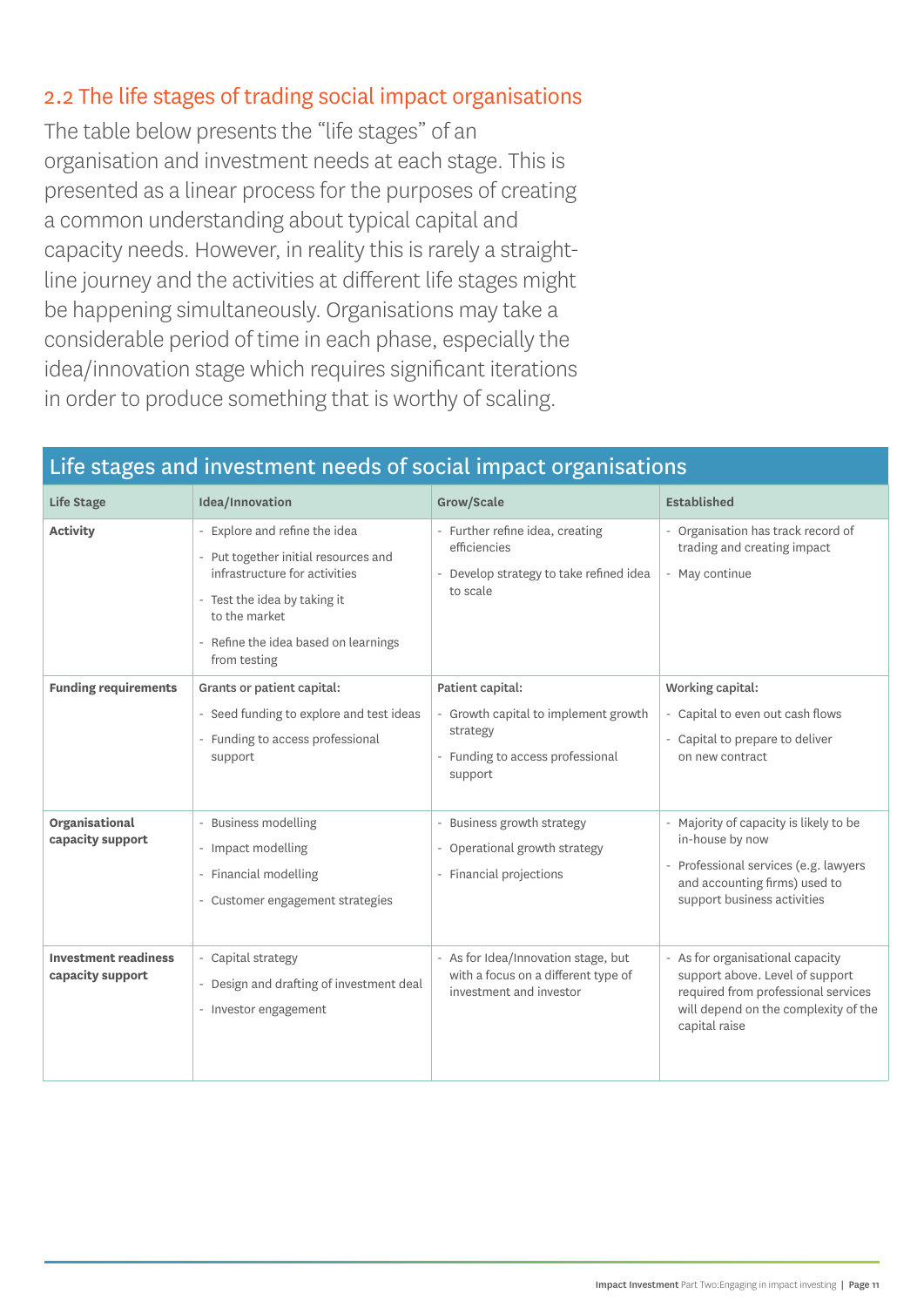# 2.3 Building capability and supporting innovation

Supporting innovation and capacity in the sector is a key lever for introducing more capital into the sector. Funding focused on these activities ensures that organisations can build solutions that work and business models that can provide for sustainability or take on investment. Set out below are some examples of how grants can be applied to build a base of organisations that create sustainable impact and could take on investment to grow that impact.

## 1. Seeding innovation

#### **Description International example(s) New Zealand example(s)**

**To grow the number of innovations that may have significant inpact.** Fund research and development or provide income for individuals so that they can experiment and test new approaches and business models for underserved markets and communities.

## 2. Market-building activity

#### **Description International example(s) International example(s) New Zealand example(s) To grow the number of investors and investments made in the region.** Fund activities that grow the market for impact investment. These may include building the capacity of fund managers, bridging information gaps and improving impact measurement. UK Department for International Development's 13-year Impact Programme carries out marketbuilding activities that seek to reduce the constraints in the impact investing value chain and make the practice of impact investing as effective, as efficient and as attractive as possible to investors, intermediaries and enterprises. The Macquarie Group Foundation and Macquarie Capital (NZ) partnered with Ākina Foundation to support the growth of the impact investment market in New Zealand in 2015. They have carried out awareness raising and brokering activities.

Global Innovation Fund - a unique hybrid investment fund that supports the piloting, rigorous testing, and scaling of innovations targeted at improving the lives of the poorest people in developing countries. Grant, loan and equity funding from \$50,000 to \$15 million .

# 3. Organisational capacity building

| <b>Description</b>                                                                                                                                                                                                                                                                                                      | International example(s)                                                                                                                                                                                                                                                                                                                                  | New Zealand example(s)                                                                                                                                                                                                                                   |
|-------------------------------------------------------------------------------------------------------------------------------------------------------------------------------------------------------------------------------------------------------------------------------------------------------------------------|-----------------------------------------------------------------------------------------------------------------------------------------------------------------------------------------------------------------------------------------------------------------------------------------------------------------------------------------------------------|----------------------------------------------------------------------------------------------------------------------------------------------------------------------------------------------------------------------------------------------------------|
| To grow the number of not-for-profits, social<br>enterprises and businesses that have strong<br><b>business models.</b> Support organisations to<br>access professional support to achieve efficient<br>and effective trading activities that can sustain<br>the organisation and, if necessary, service<br>investment. | UK Department for International Development's<br>13-year Impact Programme carries out market-<br>building activities that seek to reduce the<br>constraints in the impact investing value chain<br>and make the practice of impact investing as<br>effective, as efficient and as attractive as possible<br>to investors, intermediaries and enterprises. | The Macquarie Group Foundation and Macquarie<br>Capital (NZ) partnered with Akina Foundation<br>to support the growth of the impact investment<br>market in New Zealand in 2015. They have<br>carried out awareness raising and brokering<br>activities. |
| 4. Investment readiness                                                                                                                                                                                                                                                                                                 |                                                                                                                                                                                                                                                                                                                                                           |                                                                                                                                                                                                                                                          |
| <b>Description</b>                                                                                                                                                                                                                                                                                                      | International example(s)                                                                                                                                                                                                                                                                                                                                  |                                                                                                                                                                                                                                                          |
|                                                                                                                                                                                                                                                                                                                         |                                                                                                                                                                                                                                                                                                                                                           | New Zealand example(s)                                                                                                                                                                                                                                   |

*4 Source: In Pursuit of Readiness: Evaluation of the Investment and Contract Readiness Fund (2015) http://www.sibgroup.org.uk/sites/default/files/files/ICRF%20Evaluation.pdf* 

Foundation North's G.I.F.T (Gulf Innovation Fund Together) fund. Foundation North's new innovation strategy (seed, scale, system).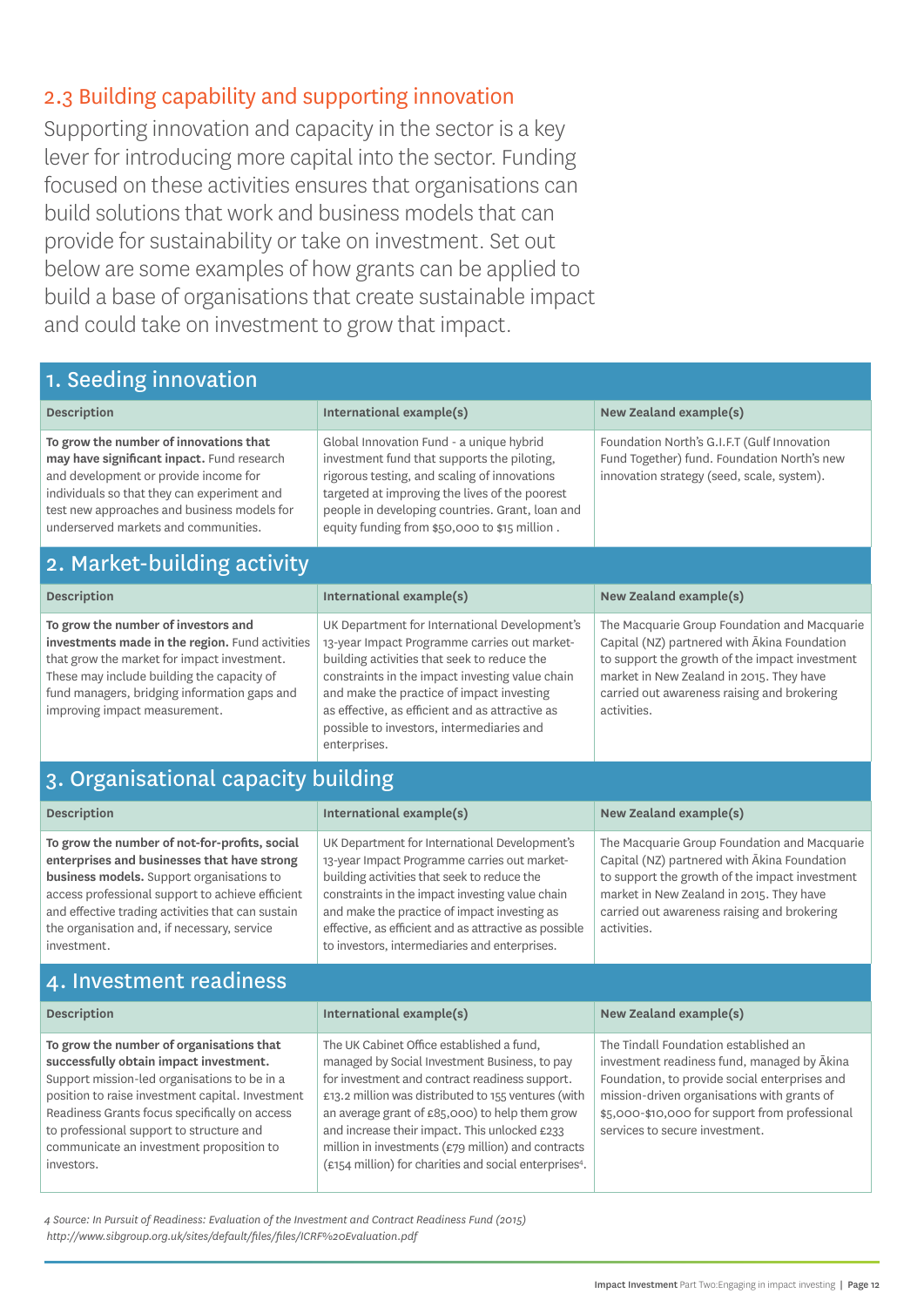As demonstrated above, existing providers of these types of grants are limited and serve small segments of the market. Most social impact organisations have to use traditional grant funding creatively for these purposes but many are unable to access the resources at all.



Figure 1: Scaled approaches require investment in innovation<sup>5</sup>

*5 Innovation and Scaling for Impact: How effective Social Enterprises Do It. Seelos and Mair, Stanford University Press, 2017*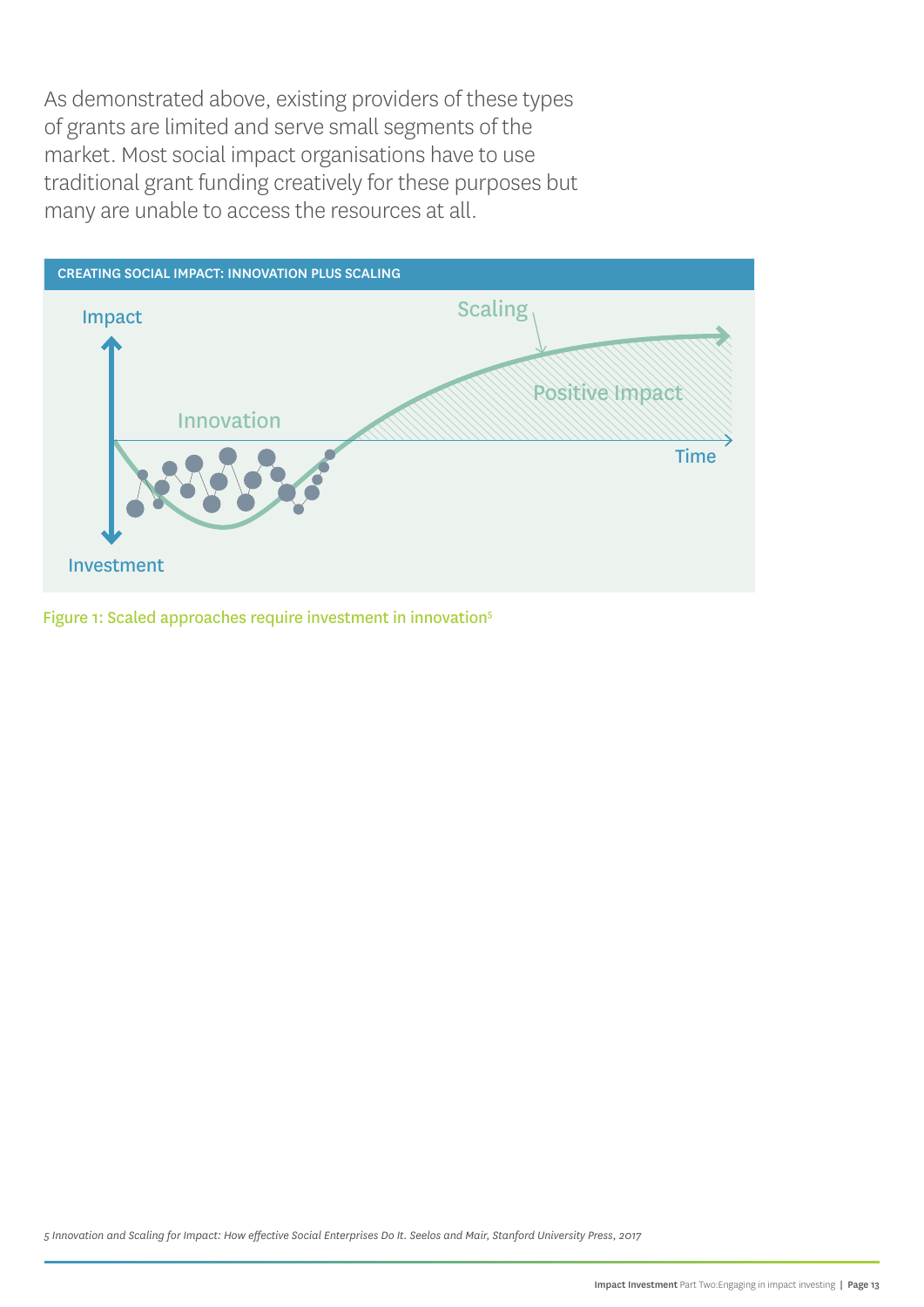### 2.4 Impact measurement and impact investment

Impact measurement has long been the domain of the public and non-profit sectors. Foundations that adopt impact investing activity need not necessarily learn new ways of measuring impact – their existing approach may work well and make understanding their overall impact easier by being able to integrate their data and reporting easily with their other programmes.

It is common practice in impact investing to approach measurement by reviewing a theory of change or logic model and selecting some key indicators of success. This simple and bespoke approach is considered a highly effective means of understanding the impact of an investment.



#### Figure 2: High level logic model framework<sup>6</sup>

Many methodologies have arisen alongside the growth of the impact investing sector. The most prominent tool to be developed is the IRIS (Impact Reporting and Investment Standards) catalogue.

This is a catalogue of metrics based on international best practice in a variety of sectors. The tool is best used to measure the social or environmental impact of social impact organisations directly or collectively through a fund, but is not suited for all types of investment or intermediary. Many of the measurement methodologies are suited for large scale projects or funds and require considerable resources to implement and administer. There should be a clear need for a formal measurement methodology before committing resources to it.

Measuring quantitative impact may sometimes be too costly, especially if you are focused on finance-first impact investments. In this case, subjectively knowing that the investment provides some form of social and environmental impact can be sufficient to proceed with the investment. This is often commonly accepted for investment funds that invest in thematic areas, such as clean-tech, care of aging people and waste management or where the investor has specialised domain expertise in a particular area of impact.

*6 Field Guide to Impact Investing for Australian Charitable Trusts and Foundations, Social Impact Hub, 2015.*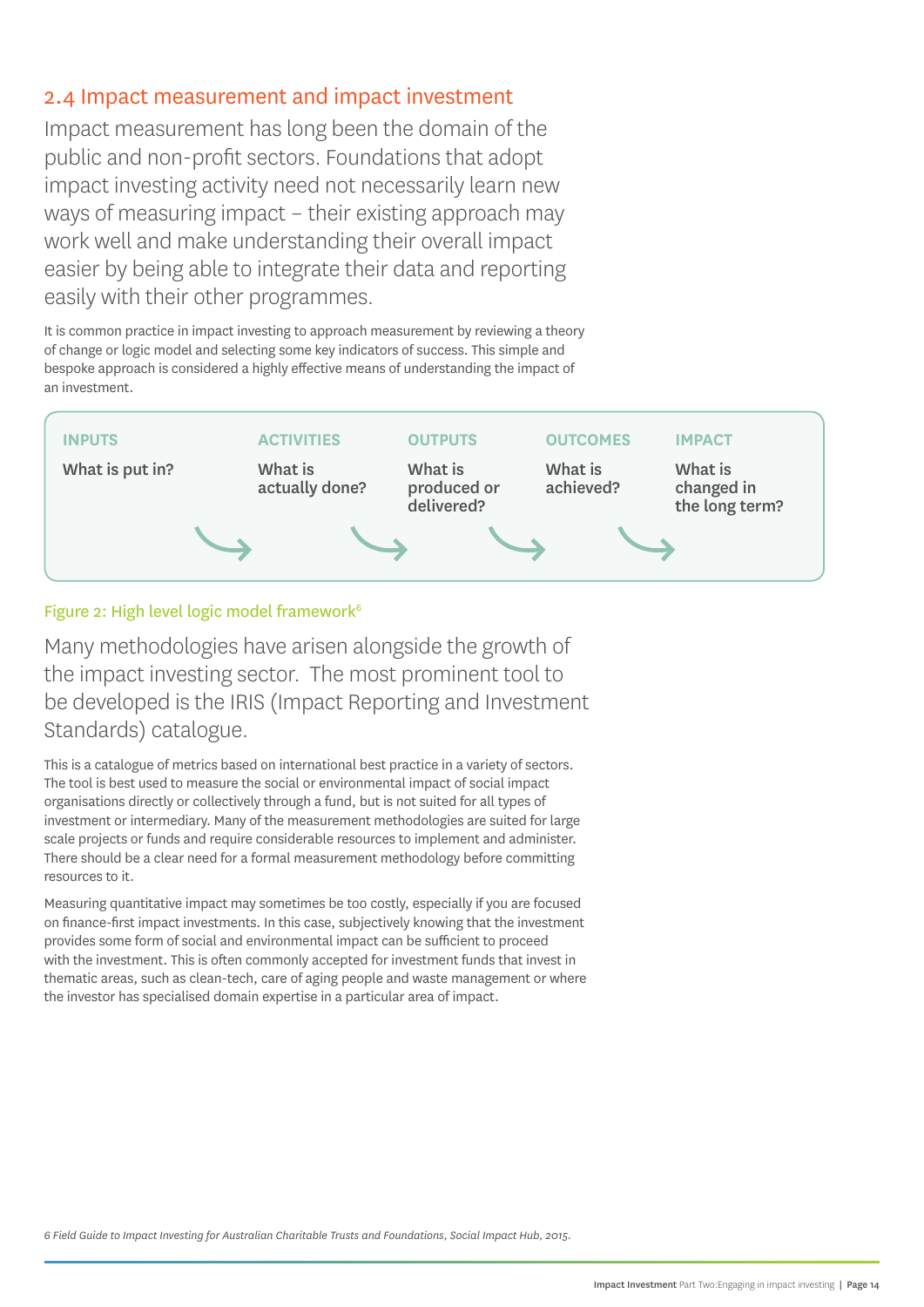# 3. Impact Investing Specific Risks

The risks associated with impact investing are largely the same as any other type of investment. Whether or not an investment offers a "risk adjusted" rate of return does not affect the nature of the risks. Set out below are the risks that are unique to, or more pronounced in, impact investments.

#### **Liquidity risk**

This refers to the inability of investments to be sold when the capital is required. As the market is less developed, it is acknowledged that there is less liquidity in the impact investing market. In theory, a charitable trust should be able to wait out the full length of an investment instrument as long as the foundation is generating sufficient income each year to distribute its grants. Being part of a larger portfolio with more liquid assets also mitigates this risk. This risk needs to be considered in the context of a foundation's entire portfolio.

#### **Impact risk**

This is the risk that the investment will not create the impact it set out to. This risk is less pronounced when there has been no trade-off on the financial return in deference to the impact.

Assessment of this risk will require a different skill set from that of the average investment manager. With respect to investing through intermediaries, this risk is assessed on the basis of the skill and experience of the team that will manage the funds. With respect to direct investments into social impact organisations, this is a skill set that will likely already be present amongst foundation staff.

#### **Reputational risk**

Reputational risk arises when an investment is not performing and a foundation needs to take steps to recoup its investment. Putting a social impact organisation into liquidation or enforcing a security interest over its premises may not be looked upon favourably by the public and has led foundations to write off loans in order to avoid this risk.

#### **Manager risk**

Relating to the above risk, where an impact investing portfolio is being managed by a person or entity with significant financial experience, but not impact investing experience, there is a risk that a fund manager will show unconscious bias against impact investment or may even be resistant to it because it is outside business as usual. This can be a significant barrier to implementing an impact investing strategy in a portfolio.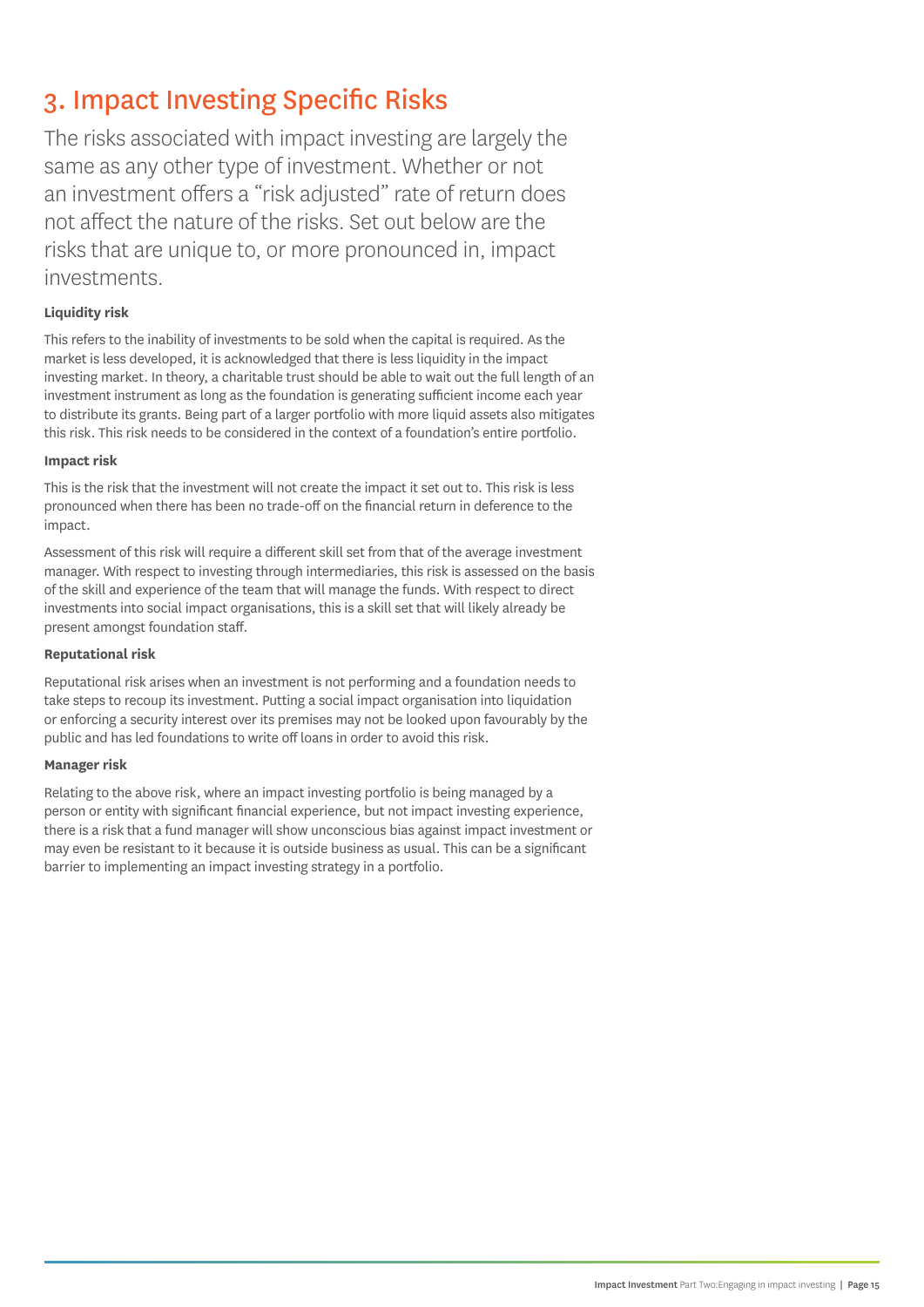# 4. Ways to Engage in Impact Investing

## 4.1 Managed funds

A managed fund can be a relatively passive means of investment when compared to direct investment (explored below), whereby a number of investors pool their money which is then managed by a professional investment manager in accordance with a disclosed investment strategy. Note that managed funds range in the level of involvement from investors. A foundation may choose to be an active investor, for example, where it is the lead investor providing seed capital in a new fund.

#### **Benefits**

- The pooled capital approach minimises the transaction costs required for each individual deal by spreading them across multiple investors. These costs include sourcing deal flow, undertaking due diligence and ongoing performance reviews of the portfolio.
- Finance-first impact funds many funds focus on creating impact while providing a commercial market-rate return. These funds have been shown to have a financial performance broadly equal to their commercial counterparts<sup>7</sup>. Some subsets of these funds have continuously outperformed comparable commercial funds<sup>8</sup>. Such funds could be additive to a foundations corpus portfolio in terms of both diversification and returns.
- Impact-first funds other funds focus primarily on maximising impact. The terms of the investment will not reflect commercial deals but will instead be designed to meet the needs of the social impact organisation. These funds are an efficient way for foundations to further their charitable purposes and programmatic goals through investment.

#### **Risks or downsides**

- As with all investment, there is a risk that the fund will not achieve its targets. The assessment of this risk is based on the capability and track record of the fund manager and the types of investments the fund intends to make.
- The more passive the investment and the more other parties that are involved, the less autonomy the foundation has over the investment process. This provides less opportunity to ensure investments are directly aligned with a foundation's purposes or to ensure that ongoing management of investments and their performance is in line with a foundation's best practice.

#### **Examples**

- The Giant Leap Fund is an Australian impact investing fund that invests in social businesses with high growth potential that are solving problems relating to the following themes: empowering vulnerable people, sustainable living and health and wellbeing.
- The fund favours investments in BCorps, as this means the organisation has previously been screened for social, environmental and governance performance.
- Root Capital is a non-profit investment fund that provides carefully designed loans to farmers in poor rural areas to grow their farming business, increase their income and employ more people in their community.

*7 Introducing the Impact Investing Benchmark, Cambridge associates and Global Impact Investing Network, 2015*

*8 Introducing the Impact Investing Benchmark, Cambridge associates and Global Impact Investing Network, 2015. The Impact Investing Benchmark survey showed that over the period of 1998-2010 impact funds of less than or equal to \$100 million*  returned a pooled IRR of 9.5%, outperforming similar sized funds in the comparative commercial universe, which returned *4.5% over this period.*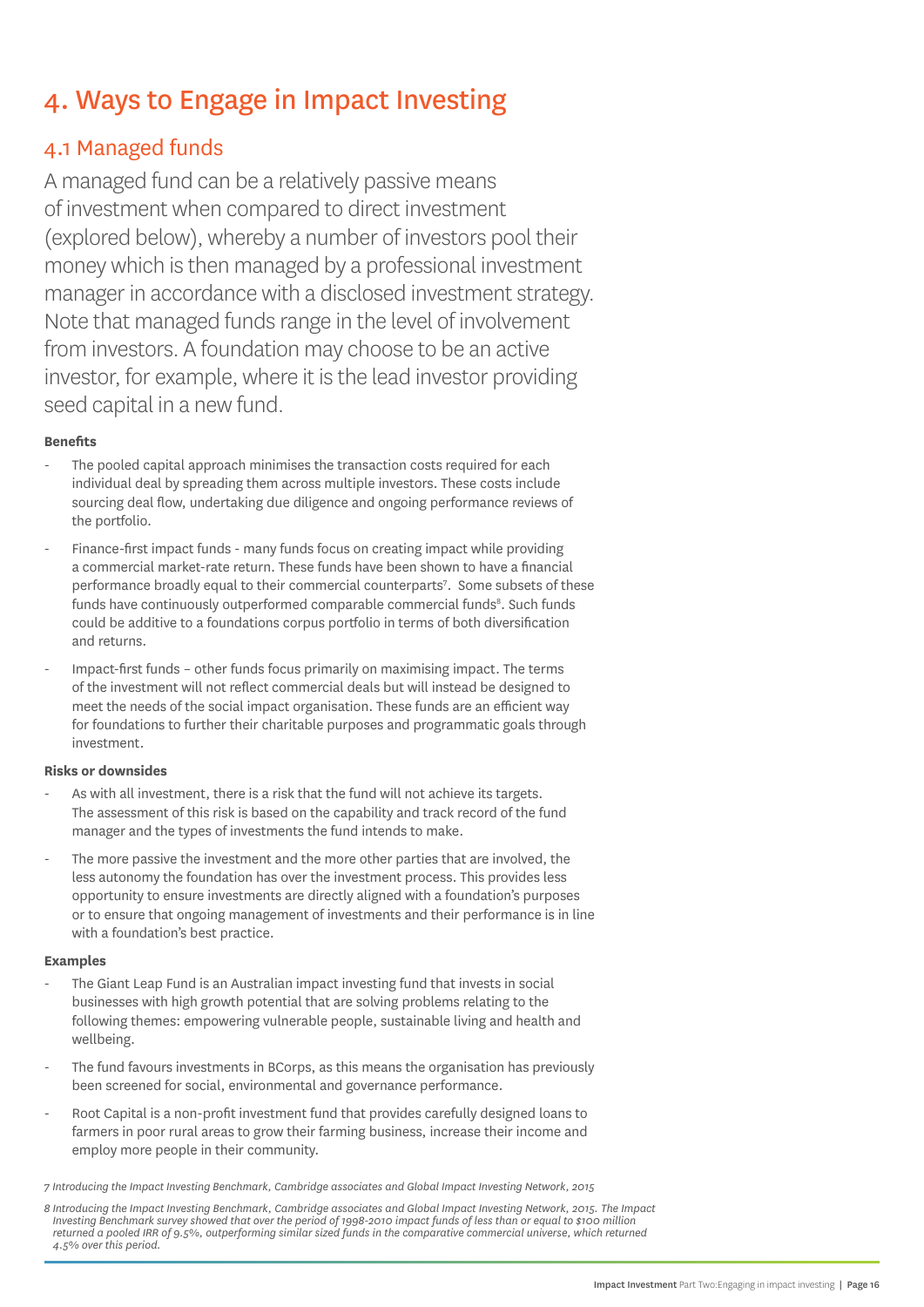## 4.2 Community Development Finance Institutions (CDFIs) and Social Investment Finance Intermediaries (SIDIs)

CDFIs and SIFIs are specialist financial service providers of affordable loans and support to businesses, social impact organisations and individuals who struggle to get finance from high street banks and loan companies.

#### **Benefits**

- The use of an intermediary minimises transaction costs for investors.
- The specialised support provided by these organisations is tailored to the needs of the social impact organisation.

#### **Risks or downsides**

These organisations often serve the sector as a whole, which means a foundation cannot align this investment directly with specific programmatic goals.

#### **Examples**

- Good Shepherd New Zealand and Ngā Tangata Microfinance Trust both provide low or no-interest loans to individuals who are unable to access mainstream finance.

# CASE STUDY

## The Tindall Foundation provides multiple loans to the New Zealand Housing Foundation (NZHF) (2007)

| Social impact organisation | NZHF is a not-for-profit, charitable trust set up to support and grow the community housing sector and provide<br>affordable housing for low income households. The organisation is focused on developing communities and<br>growing strong, safe neighbourhoods. |
|----------------------------|-------------------------------------------------------------------------------------------------------------------------------------------------------------------------------------------------------------------------------------------------------------------|
| Use of investment          | Loan finance from The Tindall Foundation enabled NZHF to build new social housing developments.                                                                                                                                                                   |
| Investment                 | A number of loans were made to NZHF which were secured against the property developments. These security<br>interests were transferred to the mortgage holder when the property was sold to a householder and the<br>foundation was repaid.                       |
| <b>Deal identification</b> | Investment opportunities are most frequently identified through grant applications.                                                                                                                                                                               |
| Deal assessment            | Initially carried out by Prometheus* Finance which developed a report that was reviewed by the foundation's<br>board. Post-Prometheus the assessment has been completed by foundation staff, trustees and legal<br>consultants.                                   |
| <b>Decision making</b>     | Made by the foundation's board of trustees.                                                                                                                                                                                                                       |
| Monitoring                 | Initially carried out by Prometheus Finance.<br>Post-Prometheus, monitoring has been done by foundation staff and an external debt-management agency -<br>RML Ltd.                                                                                                |

\*Prometheus Finance was a social investment finance intermediary that provided loans to social and community organisations that were excluded from mainstream financial services. Unfortunately, it was subject to the same regulations as a New Zealand bank.

The regulatory burden increased dramatically after the global financial crisis and made operating at the scale of Prometheus unviable.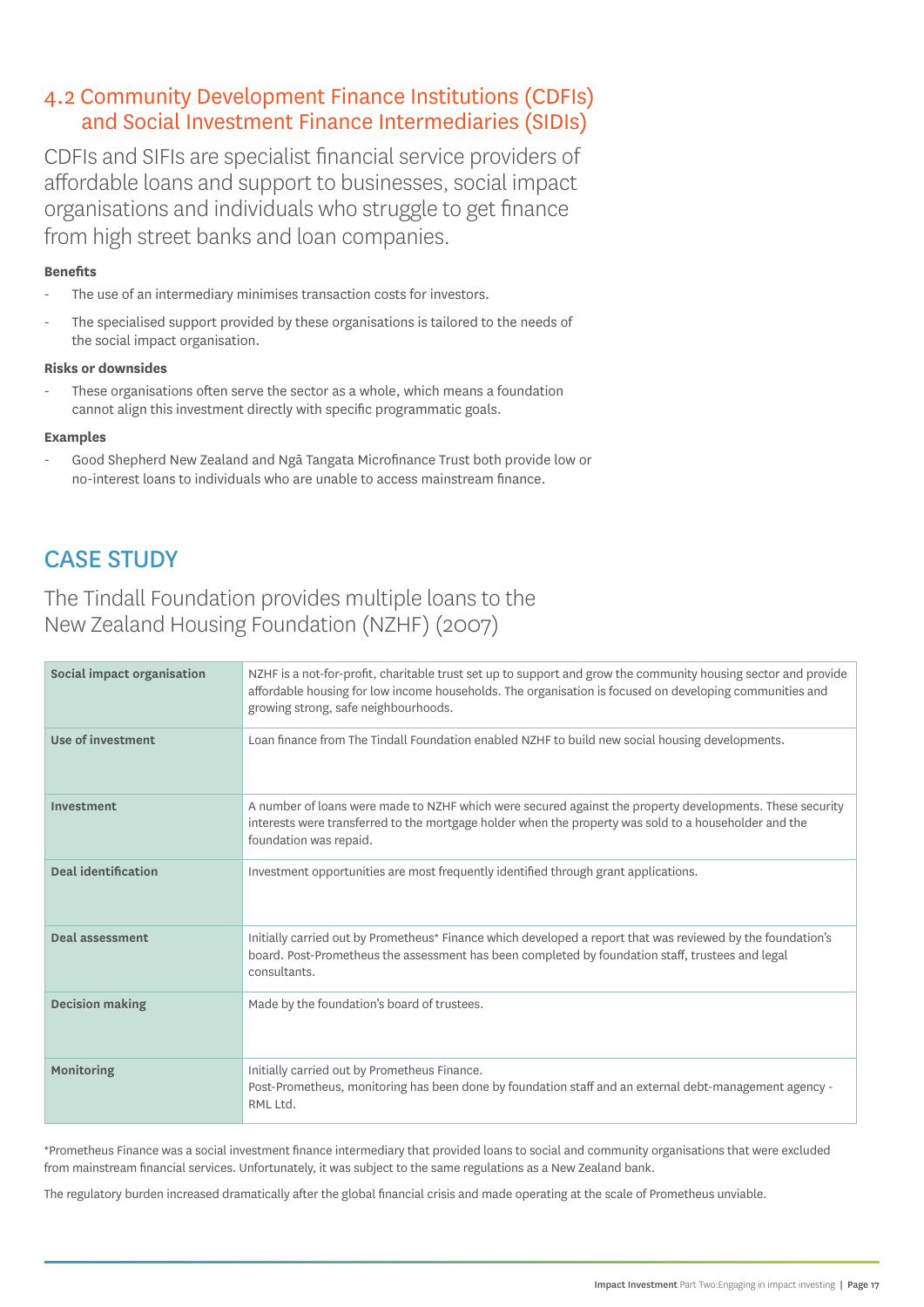### 4.3 Social Impact Bonds (SIBs) and other results-based contracting mechanisms

A social impact bond, from the investor's perspective, is an investment into an intermediary that is tasked with achieving specified social outcomes and provides returns to investors based on the success in achieving those outcomes.

#### **Benefits**

- As with managed funds, pooling capital that is then managed by a professional intermediary minimises transaction costs for investors.
- Investors are able to align themselves with very specific, pre-determined outcomes.
- This approach supports innovation in social services with the intention of improving outcomes for vulnerable people.

#### **Risks or downsides**

- The inherent risk with investments that they will not reach their targeted financial return.
- The outcomes purchaser is often government. With three-year election cycles in New Zealand, relying on long-term outcomes contracts with government can be risky.

#### **Examples**

- The Peterborough Prison social impact bond was the first of its kind and reported impressive outcomes. The approach was then adopted by the UK Government and rolled out nationally which caused difficulties in measuring its outcomes against a control group and highlighted the risks of working with government. Despite this, the final results showed that the SIB had hit its targets and investors were repaid in full with a 3% p.a. return<sup>9</sup>.
- Since the Peterborough SIB over 80 SIBs have been launched in many other countries, including those where outcomes have been purchased by non-governmental organisations, such as insurance companies<sup>10</sup> and charitable foundations<sup>11</sup>.
- In February of this year, the New Zealand government launched its first social impact bond focusing on employing people in South Auckland with medium-level mental health issues.

*9 Social Finance UK http://www.socialfinance.org.uk/resources/press-releases/>*

*10 Impact Bond Database, Social Finance UK, <www.socialfinance.org.uk/database/>*

*11 Impact Bond Database, Social Finance UK, <www.socialfinance.org.uk/database/>*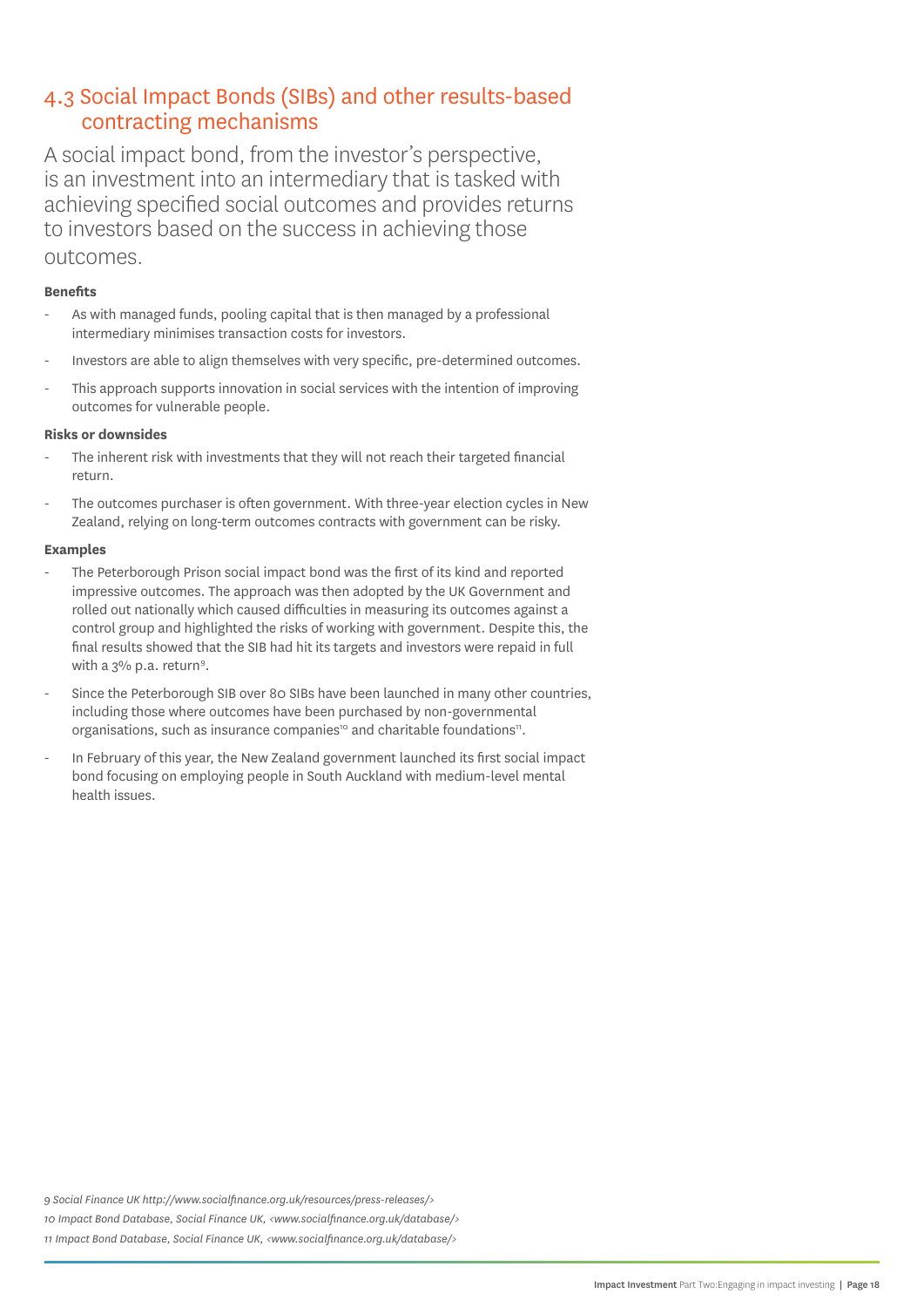## 4.4 Direct investment

This involves dealing with investment opportunities directly. It requires an entity to manage its own pipeline, due diligence costs, and ongoing performance management for each individual investment. It might involve being a sole investor or co-investing alongside other entities, but the investors themselves are driving the deal.

#### **Benefits**

- The investor has absolute autonomy over the parameters of its portfolio and the process that is undertaken for determining whether investments are appropriate.
- An ongoing relationship with investee organisations allows the investor to provide support and guidance and help organisations drive success. When investments are performing badly, engaged investors can be instrumental in turning things around. The investor also has absolute autonomy on when to pull the plug on an investment.

#### **Risks or downsides**

- Comparatively resource intensive
- Requires specialised capabilities and governance
- Harder to diversify a portfolio for the purposes of investment risk management.

#### **Examples**

Bay Trust, Southland Community Trust, the Rata Foundation and the Tindall Foundation have all invested directly into community organisations providing low-interest, long-term loans.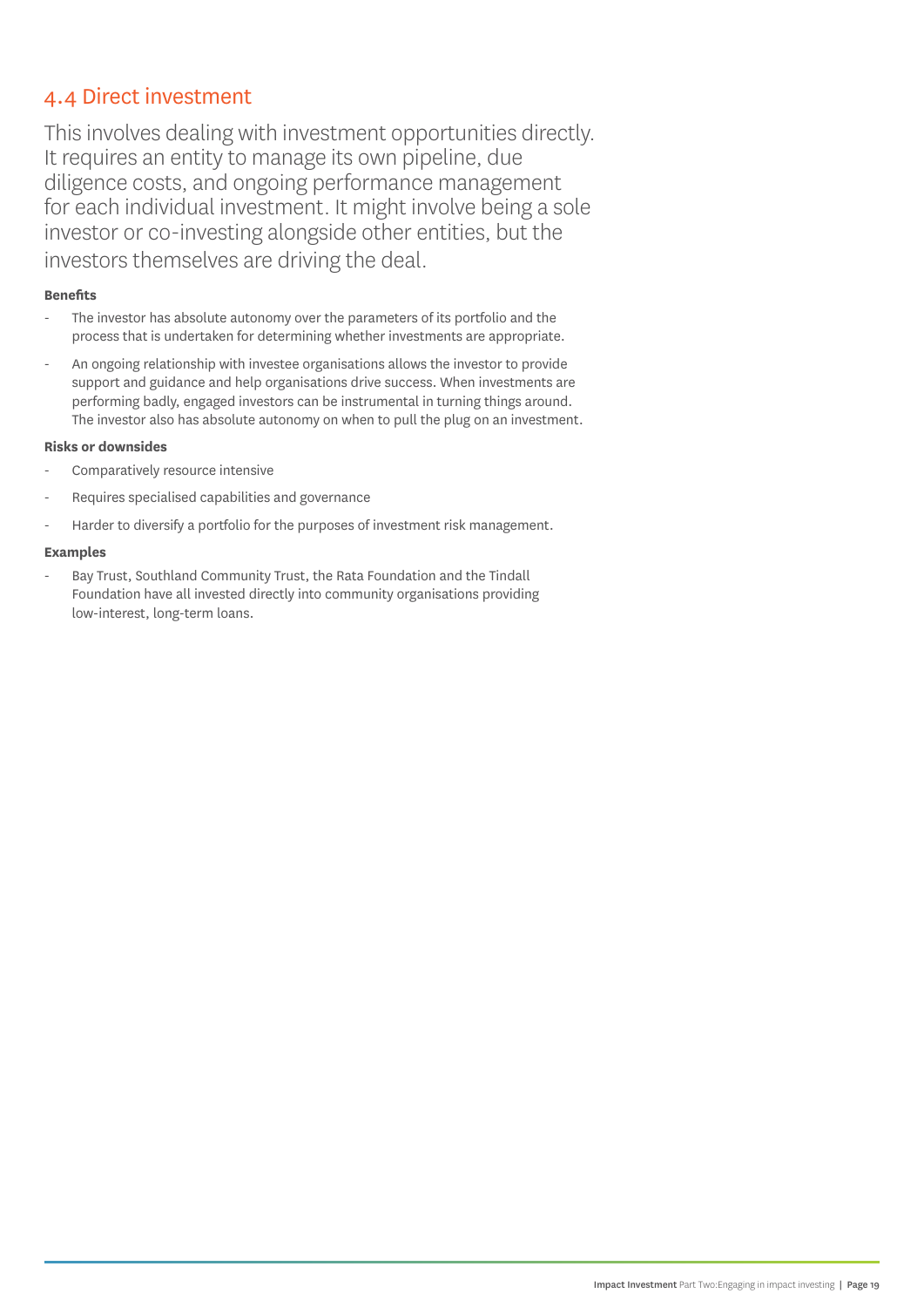# CASE STUDY

# Rātā Foundation invests \$1.2m into Community Housing Trust (2015)

| Social impact organisation | Community Housing Trust is a charity providing affordable housing for sale.                                                                                                                                                                                                                                                                                                                                                                                                                                         |
|----------------------------|---------------------------------------------------------------------------------------------------------------------------------------------------------------------------------------------------------------------------------------------------------------------------------------------------------------------------------------------------------------------------------------------------------------------------------------------------------------------------------------------------------------------|
| Use of investment          | The loan facility allowed Community Housing Trust to facilitate the relocation of six houses from Christchurch's<br>Residential Red Zone (which was being cleared of housing following the Canterbury earthquakes). The<br>relocated houses were renovated and made available as affordable housing for families. The investment was<br>initially used to support the redevelopment of the six red-zoned houses, and has been varied to allow for<br>expansion of the project, to enable the building of new homes. |
| Investment                 | A revolving credit agreement for \$1.2 million was put in place for three years, at an interest rate of 6.5%<br>reducing to 5%.                                                                                                                                                                                                                                                                                                                                                                                     |
| Deal identification        | Community Housing Trust presented the investment opportunity to Rātā Foundation under its community loans<br>programme. The community loans programme enables community organisations to access capital for asset<br>purchase, at fair rates. Rātā Foundation has a trusted reputation and is open to looking at deals flexibly and<br>structuring to support the needs of both parties.                                                                                                                            |
| Deal assessment            | The assessment of the proposal and the arrangement of the revolving credit facility were negotiated by the CFO<br>to ensure that they best met the needs of the project and its ongoing expansion, and managed the risk of the<br>investment.                                                                                                                                                                                                                                                                       |
| <b>Decision making</b>     | Made by the foundation board.                                                                                                                                                                                                                                                                                                                                                                                                                                                                                       |
| Monitoring                 | Monitoring of draw-down and payments by the finance department. Regular progress updates on the delivery<br>of affordable housing are also provided.                                                                                                                                                                                                                                                                                                                                                                |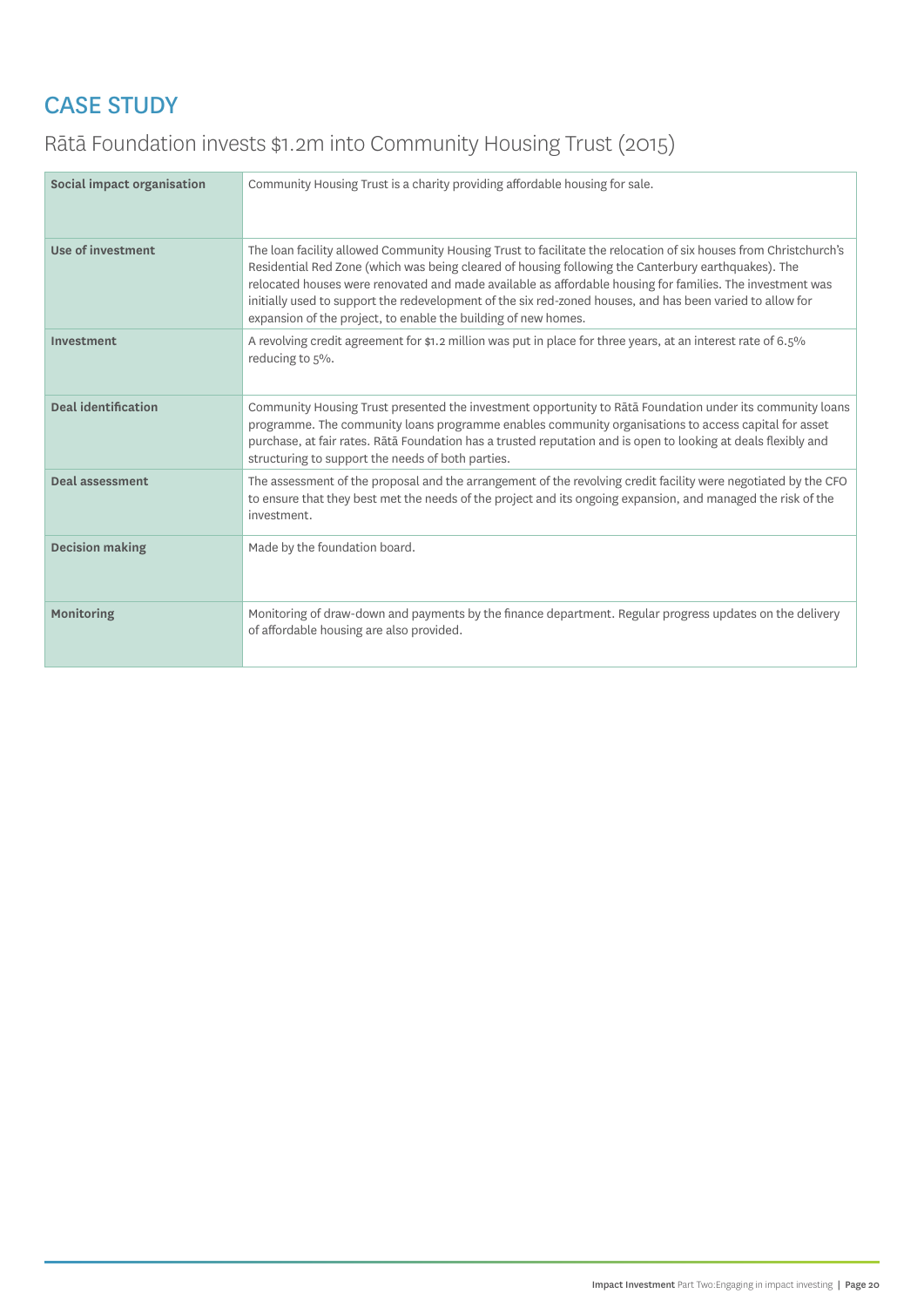# CASE STUDY

## Bill & Melinda Gates Foundation Mission Related Investment team

The Bill & Melinda Gates Foundation has put together a market-leading Mission Related Investment team that invests in and provides valuable advisory support to impact funds, community development finance initiatives (CDFIs), and social impact organisations.

#### Figure 3: The Gates Foundation approach to mission related investments<sup>12</sup>

# Gates Foundation Process **\$15 Million bKash Case**

#### **Step One**

Determine whether there were activities that had charitable value but no commercial rationale. These are funded with grant capital from the program team's budget.

#### **Step Two**

Determine the expected loss from the investment capital by focusing on the terms of the investment and the investee's potential to achieve financial sustainability and scale, the uncertainty of operating in the chosen market, and the exit opportunities. This expected loss is the Risk Share that is allocated to the program team's budget.

#### **Step Two**

If the program team determines that its total grant budget contribution (any grant funding plus the Risk Share) is likely to result in better charitable outcomes than other opportunities, the program team recommends the investment. If not, the investment team seeks to renegotiate commercial terms to lower the expected loss to the point at which the PRI would be worthwhile.

#### **Step One**

The program team determined that \$4 million of proposed activities should be grant funded and was prepared to make this grant from its budget. The remaining \$11 million was evaluated as a potential PRI.

#### **Step Two**

The PRI team determined that the expected loss on the investment was 50 percent of invested capital, and the Financial Services for the Poor team was allocated \$5.5 million of Risk Share.

#### **Step Three**

The FSP team determined that the opportunity to scale up financial inclusion in Bangladesh through an investment in bKash was worth the \$9.5 million total contribution from its grant budget. This endorsement was combined with a recommendation by the Investment Committee and division president as well as the legal opinion that codified and ensured the charitability of the entire \$15 million total grant and PRI support to bKash.

*12 Making Markets Work for the Poor: How the Bill & Melinda Gates Foundation Uses Program-Related Investments, Stanford Social Innovation Review, 2016.*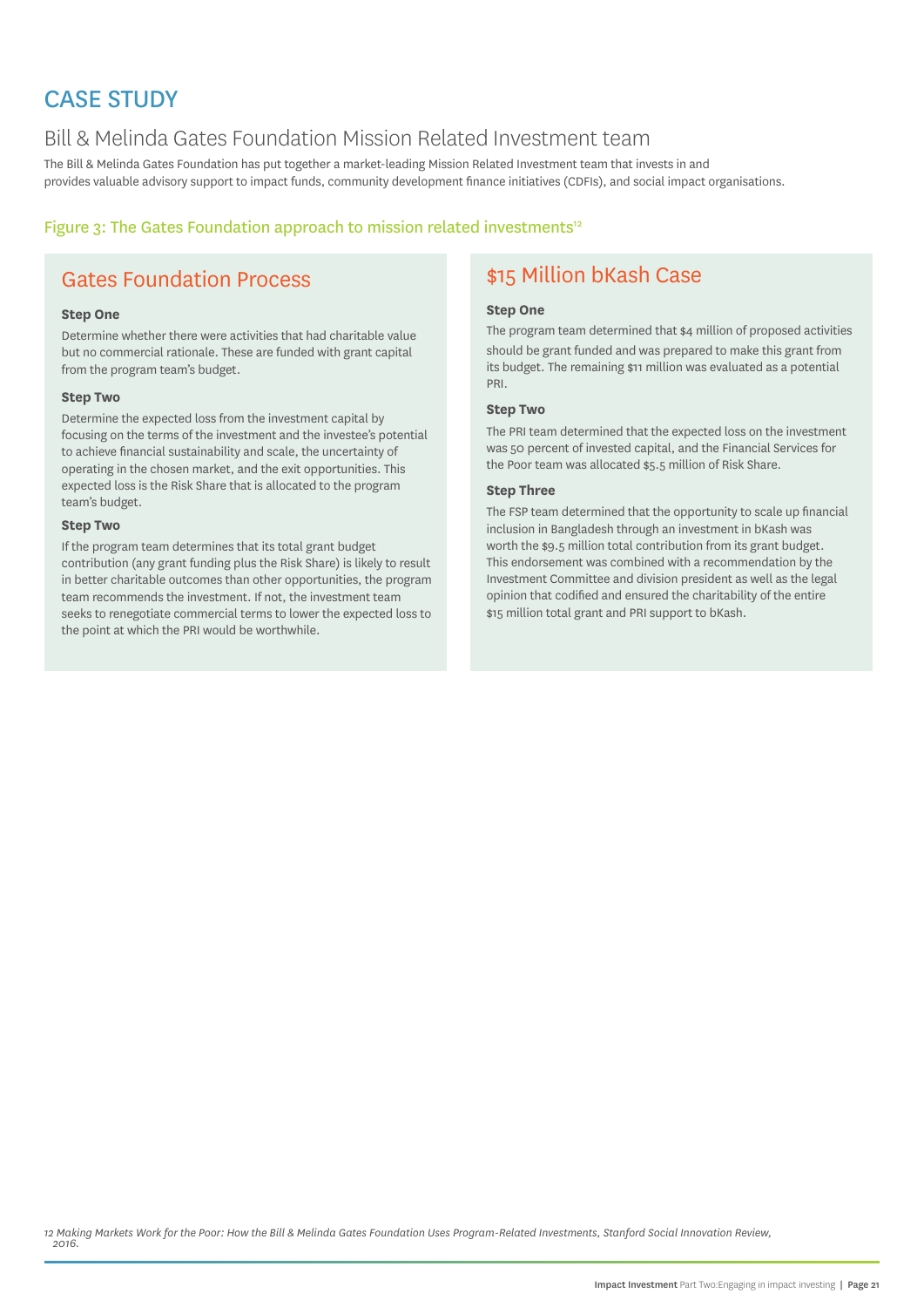### 4.5 Investment clubs

Investment clubs are groups of individuals or bodies corporate that share deal flow, due diligence and investment performance management resources. Unlike a managed fund, it is the investor members of the club that make the ultimate decision on whether to invest in each individual deal, albeit within a collective approach where the deal terms may be driven by another party acting as lead investor.

#### **Benefits**

- The pooling of resources minimises transaction costs
- Investors are still able to be selective about their portfolio and only invest in deals that align with their impact goals
- The active engagement with other like-minded investors rapidly increases the experience and capabilities in the individual member organisations.

#### **Risks or downsides**

- The inherent risk in investments that capital will not be returned.
- The organisation needs to have a representative engaged in investment decisions – there is resource involved in employing this person/people and developing capabilities and strategies within the team.
- Requires a community of like-minded investors and resource to be put into initiating the club.

#### **Examples**

Toniic is an international membership-based organisation that consists of individuals, corporates and foundations that share deal flow, due diligence and learnings related to investing in impact investments.

## 4.6 Catalytic investment

Internationally, philanthropic organisations have been leading the way in finding innovative ways to enable social impact organisations to access investment. Below are some examples of innovative funding mechanisms that have allowed social services or interventions to scale.

#### **Guarantees**

Guarantees are an enabling credit-enhancement tool that reduce the risks associated with lending and therefore reduce barriers and the cost of capital for borrowing organisations taking on investment.

#### **Co-mingling**

This term represents a range of increasingly sophisticated ways that philanthropic organisations are participating in partnerships to unlock greater public and private sector investment into a deal.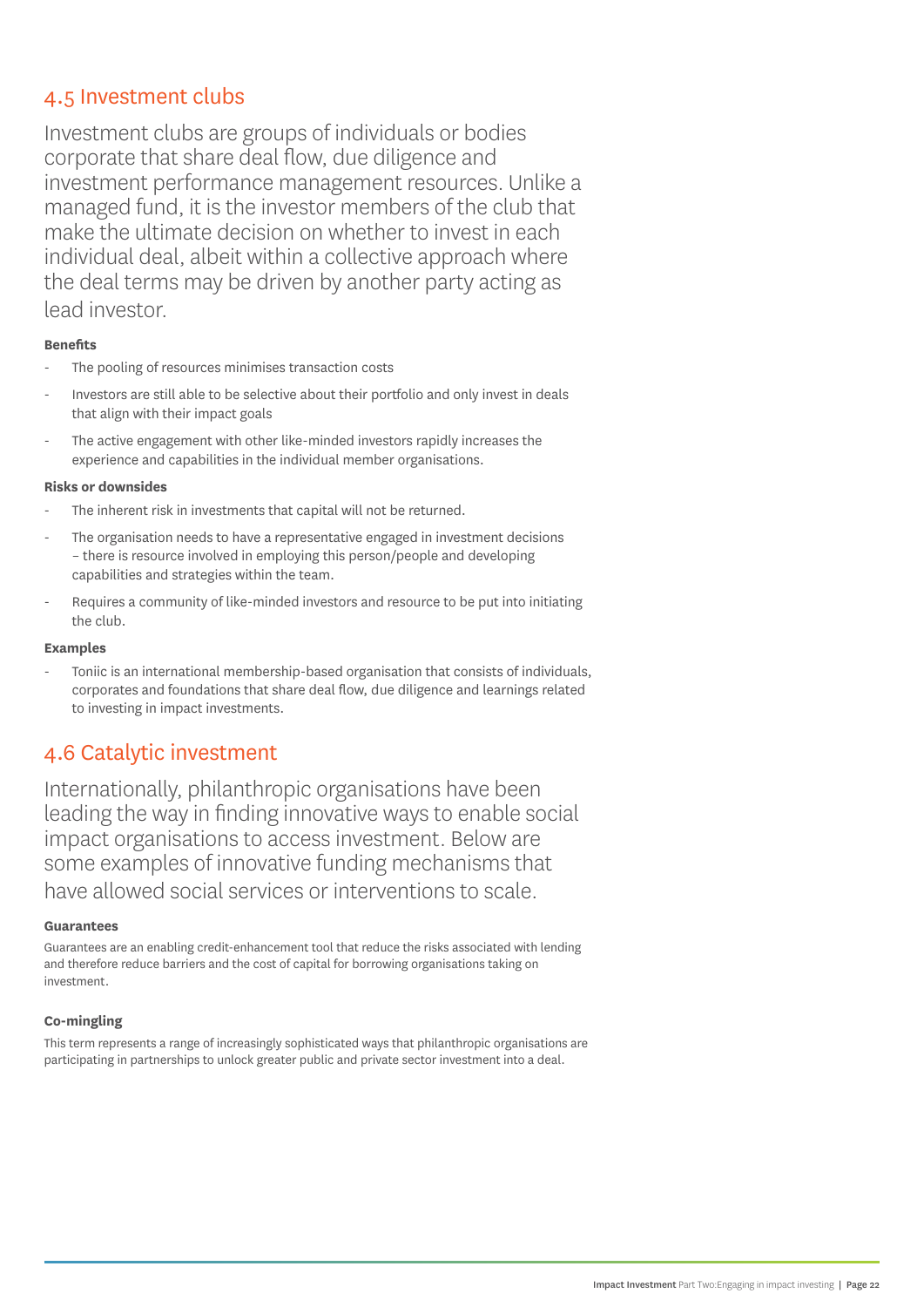# The deal will typically be structured in one of three ways:<sup>13</sup>

All investors invest on the same terms. In this case, a foundation might act as a lead or cornerstone investor, which encourages commercial investors to participate.



Foundations, with a focus on achieving social outcomes will provide risk capital, taking on more of the risk, but also taking higher return expectations. Removing some level of risk may make it more palatable for commercial investors to participate.

Foundations take a higher level of risk and a smaller portion of the return on the grounds that commercial investors would not be able to participate without a subordinated investor accepting sub-market rate returns.





#### Figure 4: Examples of co-mingling deal structures

*13 Examples taken from Achieving social impact at scale: case studies of seven pioneering co-mingling social investment funds, UK Cabinet Office, 2013.*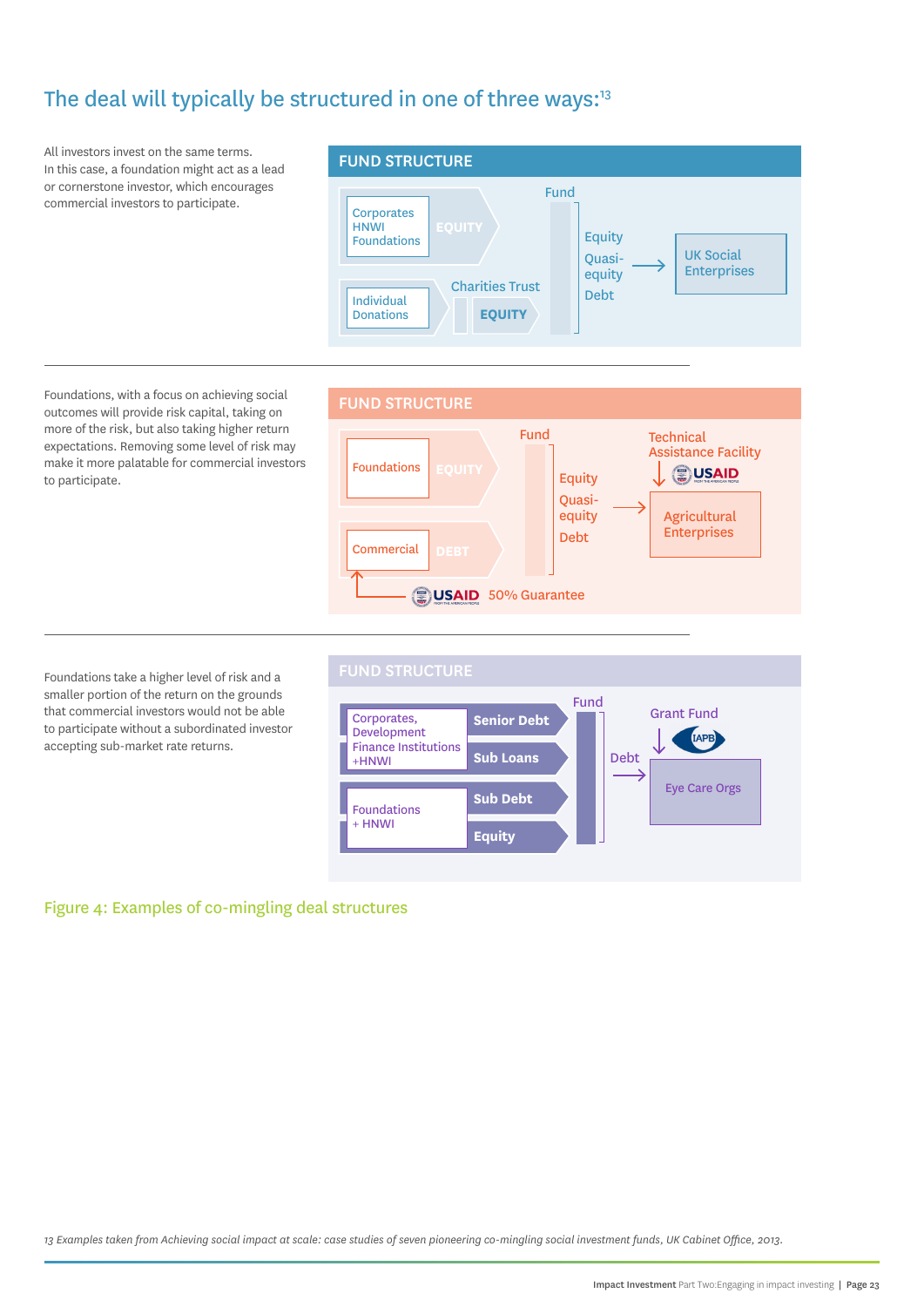# 5. Strategy Development Questions

As discussed, there is a wide range of motives and methods for impact investing. Each individual investor needs to consider their intentions and expectations related to risk, financial return and impact. The following are important questions when considering whether, and how, to engage in impact investment:

#### **1. What is the appetite for risk of capital?14**

- High you want to invest in innovation and understand that this means supporting unproven ideas that are inherently riskier
- Medium you want to help scale proven solutions and trading activities
- Low you only want to invest in proven solutions from well-established businesses or in asset-backed/secured investments.
- **2. What is the need for or expectation of financial return?**
- You need to generate funds for granting programmes so returns must be market rate
- You need to make enough return to cover the costs of the programme
- The financial returns are not important; your only goal is to provide the best source of capital to social impact organisations.
- **3. Is this aligned with an existing funding strategy or does it have a distinct strategy?**
- You would like your capital to have a positive impact but this does not need to be aligned with your programmatic strategy
- You want to add an alternative type of funding to your existing funding strategy, priorities and programmes
- You want to achieve specific outcomes with a separate impact investing programme.
- **4. What is the expectation about measuring and monitoring impact? To what extent is measurement a part of the investment agreement?**
- You want to understand how an organisation is making change in the world in order to decide where you put your money but you don't need progress updates beyond financial performance.
- Specific outcomes are why you invest and you want to measure how successfully your investment has been at achieving them.
- **5. Does the organisation have, or want to have, the capacity to carry out due diligence or deal creation in-house or wish to have this managed externally?**
- Do you want an internal team to manage the impact investing activities?
- Do you want to make the ultimate investment decisions but have external advisors assess the viability of the deal for you?
- Do you want to outsource the activities so that an external party manages the impact investing component of your investment portfolio?
- **6. What is an acceptable cost to make the deal? Innovative types of finance agreement require additional investment to build investment readiness on both sides and create new terms.**
- Do you need to minimise the transaction costs of your investments (e.g. by investing through an intermediary or specialising in specific types of transactions)?
- Is the transaction cost a necessary part of your intervention, recognising that new types of finance require innovation and not many people are incentivised to operate in this space due to the higher transaction costs?
- **7. What control do you require over decision-making about which organisations and types of investment are acceptable? Is it acceptable to have funds managed by a third party?**
- You want your investment strategy and decisions to be managed internally
- You can invest in an aligned intermediary or can give sufficient instruction to an intermediary to get the outcomes you want.
- **8 What is the expectation about the relationship with the investee?**
- You want to build a relationship with investee organisations and allow them to leverage your connections and expertise and to build your own capacity
- You want to be removed from the investing process.

*14 Note that this refers to the risk of an impact investing portfolio, which must be taken in the context of the corpus portfolio as a whole.*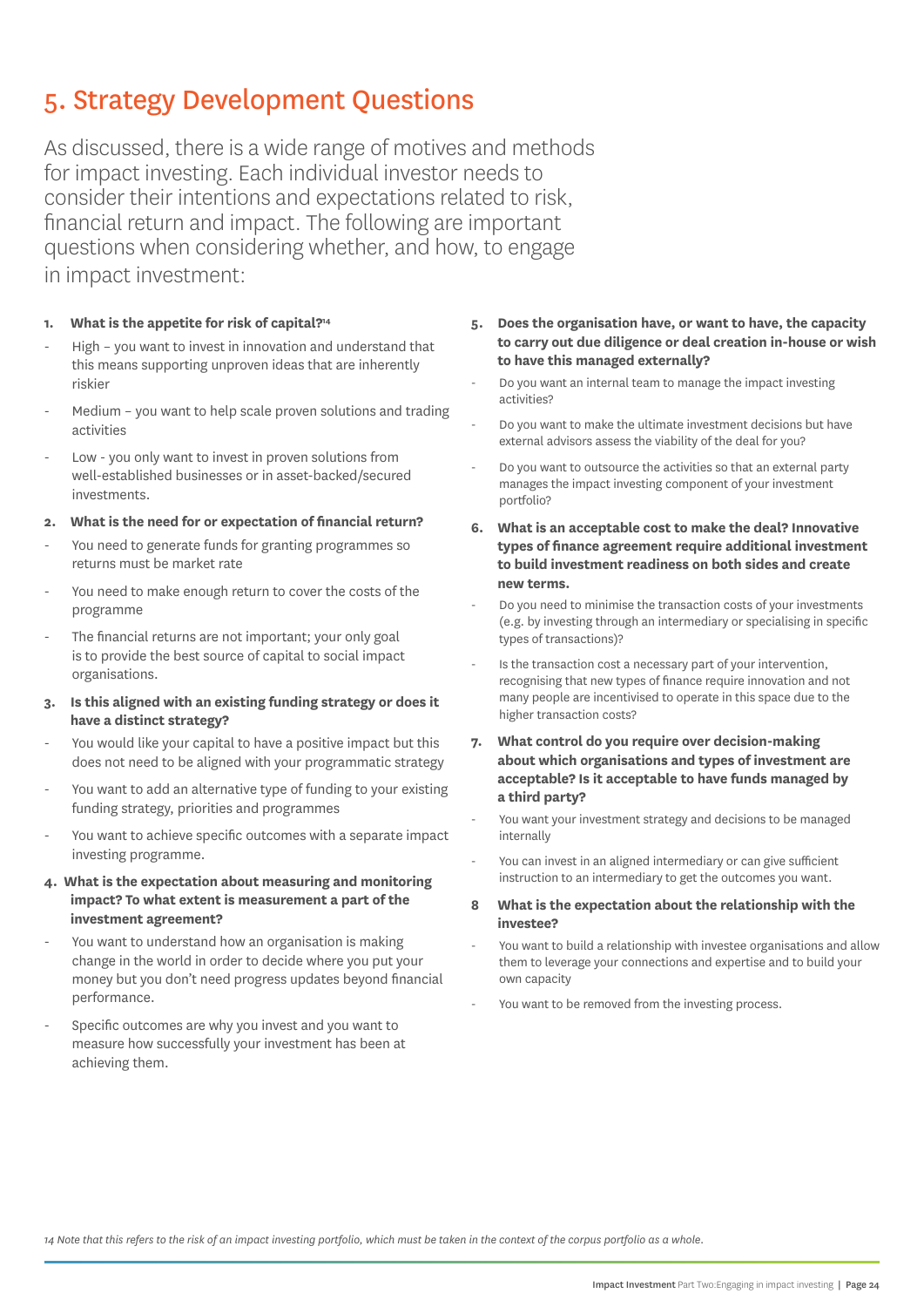# 6. Example Strategies

This section sets out example strategies that a foundation could implement to include impact investments into its investment portfolio or its programmatic toolbox. One or more of these strategies could be implemented simultaneously and it is not an exclusive list of strategies that are available. These are presented as options for discussion to test intent and approach rather than recommended action. A short description of each is outlined below followed by a more in-depth analysis.

#### 1. Impact investment aligned with investment strategy

#### **Intent**

Make positive social and environmental impact with investments without sacrificing financial return.

#### **How**

Instruct fund managers to allocate a percentage of the investment portfolio into international or domestic managed impact investment funds that meet financial return expectations that align with "sustainable investment strategies to preserve and grow capital" (e.g. Bridges Fund Management's Growth Business or Property Funds in the UK and US, or the Small Giants Fund in Australia).

#### 2. Pro-active impact investment in target communities

#### **Intent**

Support target communities by providing access to affordable finance to people and organisations that cannot access mainstream finance.

#### **How**

Invest in a community development or social finance intermediary that creates impact in target communities.

#### 3. Responsive impact investment: respond to 'mixedmotive' opportunities that are led by external parties

#### **Intent**

Respond to investment opportunities brought by third parties that align with programme strategy or priority issues, or test new approaches that may enhance impact at a systems level.

#### **How**

Allocate a percentage of corpus assets to be made available from time to time to invest in third party driven opportunities (e.g. managed funds or SIBs) in response to unsolicited opportunities.

#### 4. Pro-active impact investment: generating 'impactfirst' opportunities (with or without intermediary)

#### **Intent**

Invest in organisations that deliver impact in line with programme strategy and priority issues in order to grow the capital available to impact organisations in Auckland and Northland.

#### **How**

Create an impact investment "carve-out" fund. Work with an intermediary to build a pipeline of potential investments or build internal capacity to pro-actively identify and assess opportunities.

#### 5. Support impact investment infrastructure

#### **Intent**

Support the growth of quality investment opportunities by supporting innovation, investment readiness and infrastructure to create an efficient support system for social impact organisations.

#### **How**

Support impact investment development with or without investing directly. This may include activities necessary for organisations to prepare for impact investment from other investors e.g. funding investment due diligence (as with the SIB), providing guarantees to lenders, or funding intermediaries that carry out investment readiness programmes.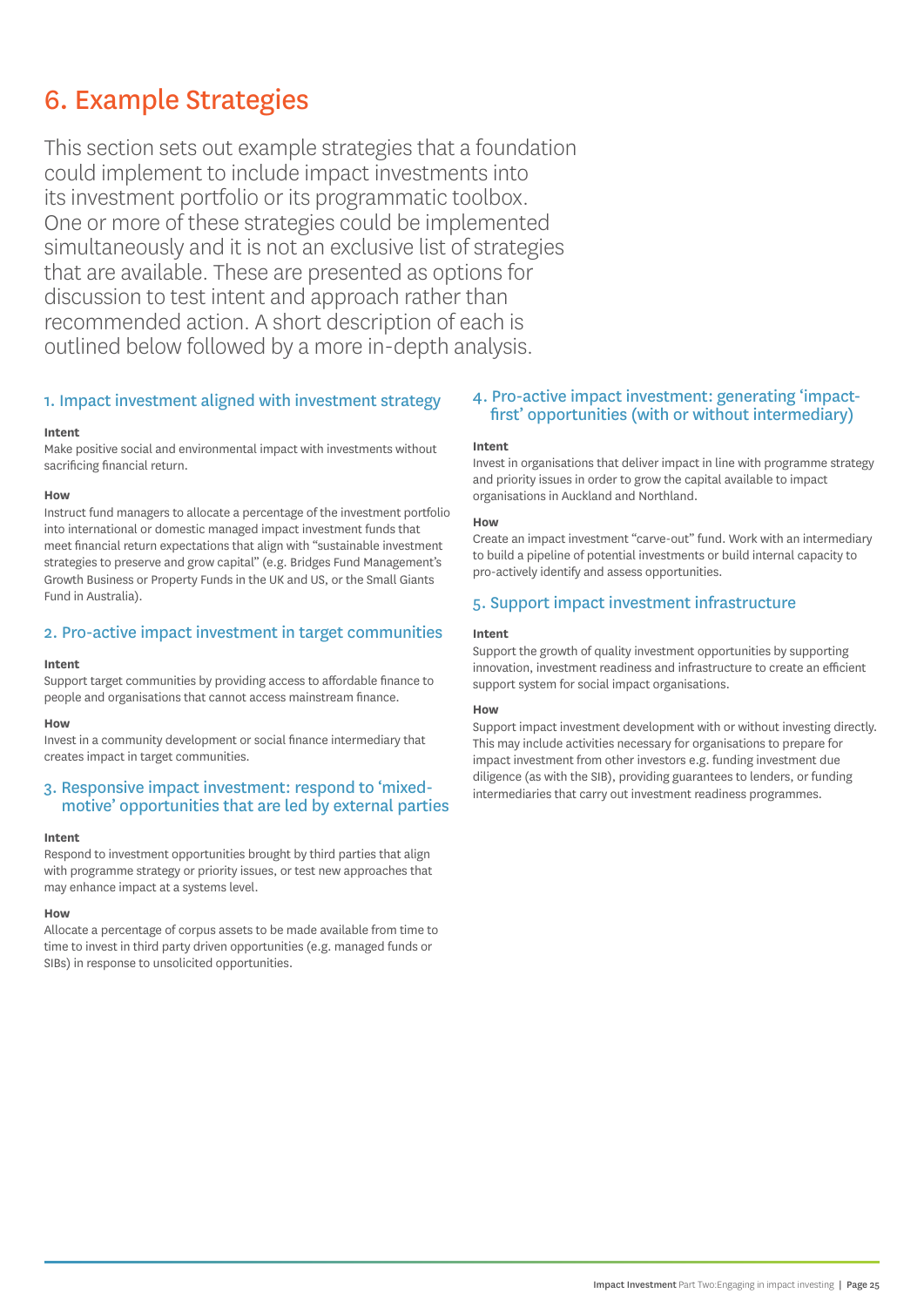#### 1. Impact investment aligned with investment strategy

#### Intent

Make positive social and environmental impact with investments without sacrificing financial return.

#### How

Instruct fund managers to allocate a percentage of the investment portfolio into international or domestic managed impact investment funds that meet financial return expectations that align with "sustainable investment strategies to preserve and grow capital" (e.g. Bridges Fund Management's Growth Business or Property Funds in the UK and US, or the Small Giants Fund in Australia).

The intent of this strategy is to maximise the positive social and environmental impact of the investments without sacrificing financial return. A foundation would continue to employ sustainable investment strategies to preserve and grow capital for this portion of its portfolio. It would maximise the social value of this investment by investing a proportion of the corpus in impact investments that meet the commercial risk and return ratio that is equivalent to current investing activity.

Most of the relevant managed funds are likely to be international as the domestic market is not mature enough to support multiple competing funds. Examples of sectors these funds invest in are education, health care, emerging markets and financial inclusion. These investments would not necessarily be aligned with programmatic strategies, but would be about making a positive impact more generally. They would form part of the overall investment strategy and would be viewed as an additional means of diversifying the portfolio throughout asset classes and contributing to global impact.

Opportunities to invest for market-rate returns will become available in New Zealand as the market matures, but these have less of a track record and would not provide the scale of opportunity that international funds could offer.

| <b>Financial return</b>             | Commercial rates of return (i.e.<br>each individual deal has a risk-<br>adjusted expected return)                            |
|-------------------------------------|------------------------------------------------------------------------------------------------------------------------------|
| <b>Strategy</b>                     | Not aligned with programme<br>strategy. Aligned with investment<br>strategy.                                                 |
| <b>Impact measurement</b>           | High level reported by managed<br>funds.                                                                                     |
| <b>Deal creation and assessment</b> | The foundation's fund manager<br>carries out assessment of<br>investment funds or other similar<br>investment opportunities. |
| Cost                                | No additional cost unless the fund<br>manager charges more for including<br>impact investments in the portfolio.             |
| <b>Decision making</b>              | The fund manager decides where<br>to invest funds within the scope of<br>instructions set out in the SIPO.                   |
| <b>Investee relationship</b>        | There will be no relationship with<br>investee organisations.                                                                |

#### Pros

"Finance-first" funds are available internationally that demonstrate good commercial return.

#### Cons

Although this would create greater social and environmental impact with investments it is not likely to directly progress priority outcomes for a foundation.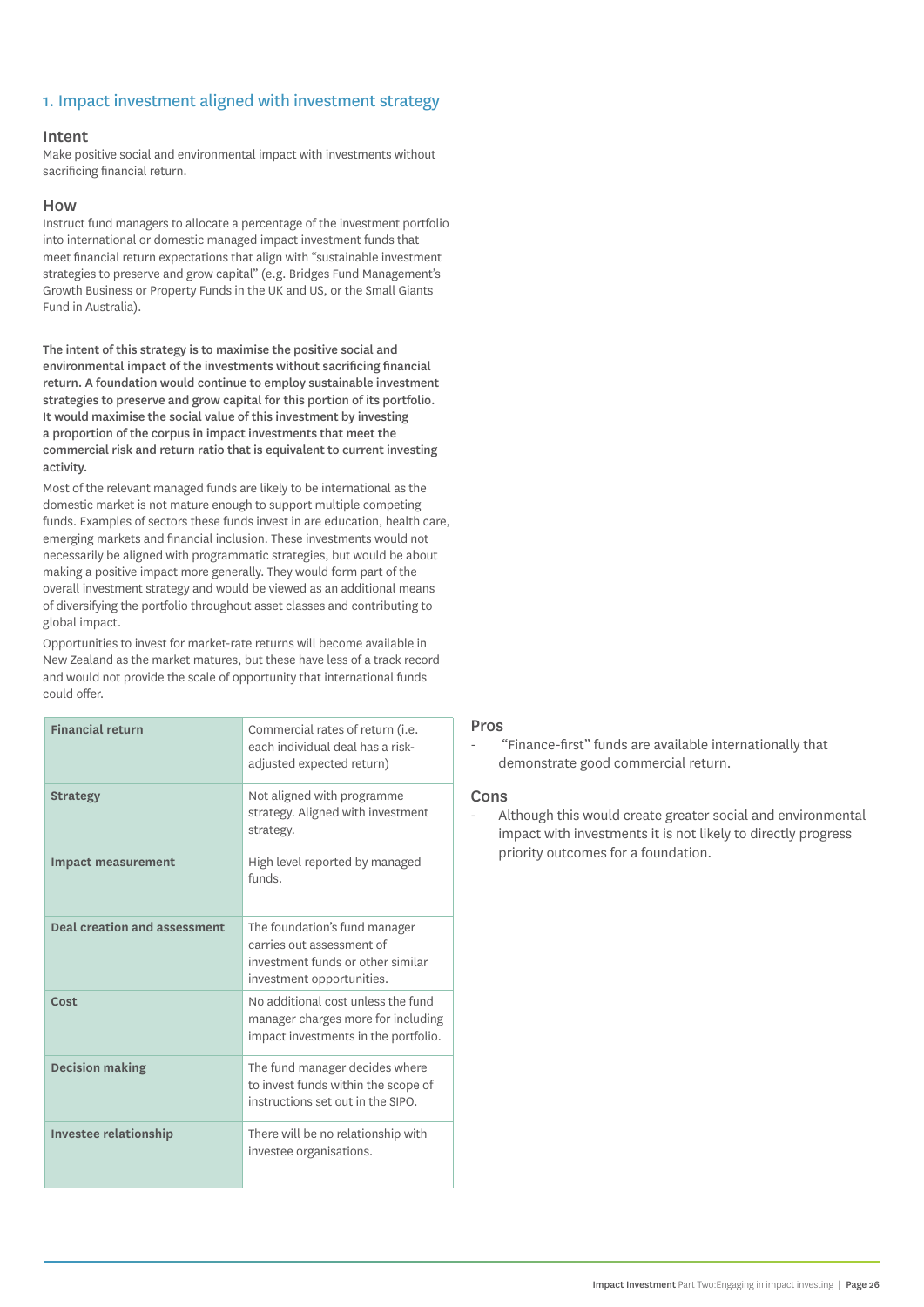#### 2. Pro-active investment in target communities

#### Intent

Support target communities by providing access to affordable finance to people and organisations that cannot access mainstream finance.

#### How

Invest in a community development or social finance intermediary that creates impact in target communities.

The intent of this strategy is to generate impact in target communities by providing access to affordable finance to people and organisations that cannot access mainstream finance. Particularly in areas that experience multiple levels of deprivation such as the Far North and South Auckland.

The investor would need to identify one or more CDFIs and/or SIFIs that serve communities within its boundaries. For example, the Community Finance partnership in New Zealand which is run by Good Shepherd New Zealand working in partnership with BNZ (providing capital), MSD (funding operational expenses) and community partners such as the Salvation Army. BNZ has committed \$60 million in lending to the initiative and the majority of loans are made to individuals that would otherwise be likely to seek loans from to pay-day lenders<sup>15</sup>.

Kiwibank provides capital to a number of micro-finance providers including the Ngā Tangata Microfinance Trust which provides no-interest loans and debt relief loans through a network of budget advisers in Auckland and Waikato<sup>16</sup>.

Investments in CDFIs are generally at below market-rate. When investments are made for reasons other than financial returns it is important to consider how this affects a foundation's ability to maintain the real value of its assets in perpetuity. The following steps would be taken:

- 1. Determine the expected shortfall being the difference between the investment portfolio's return targets and the return to be made from the investment.
- 2. Understand whether the rest of the portfolio can compensate for this investment or allocate the "expected shortfall" to the granting budget.
- 3. If allocating to the granting budget, compare the benefit of this investment with other potential grant funding opportunities.

*15 BNZ website, https://www.bnz.co.nz/about-us/media/2016/expansion-of-community-finance-initiative*

*16 Kiwibank website, https://www.kiwibank.co.nz/about-us/more-about-us/sustainability-and-corporate-responsibility/*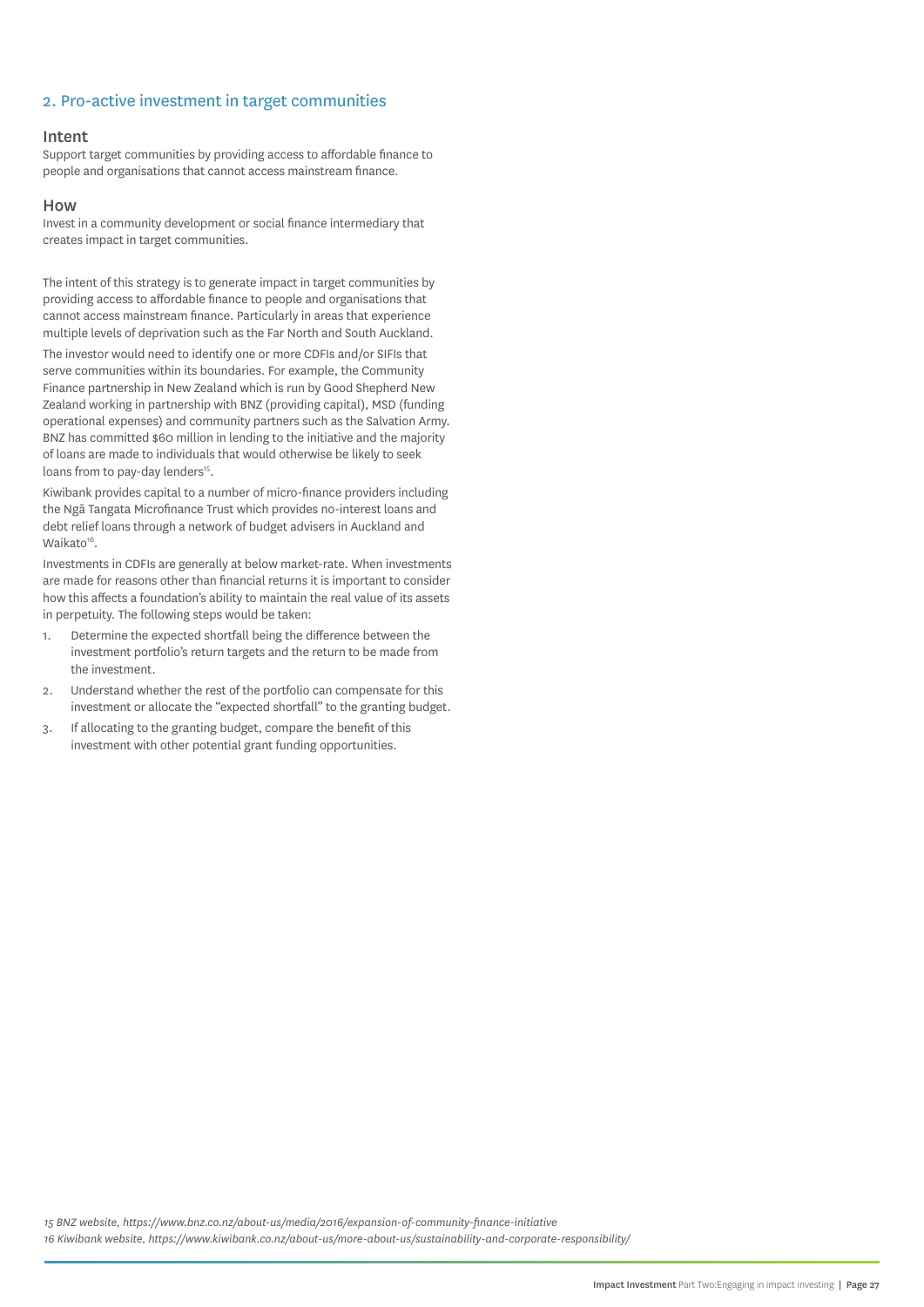#### Summary characteristics

| <b>Risk</b>                         | Moderate - specialist intermediaries reduce risk that may be present for underlying investments into social<br>impact organisations or individuals.                                                                                                                                                                                          |
|-------------------------------------|----------------------------------------------------------------------------------------------------------------------------------------------------------------------------------------------------------------------------------------------------------------------------------------------------------------------------------------------|
| <b>Financial return</b>             | Below market-rate. CDFIs provide finance to unserved or underserved parts of the market. This is generally<br>done at a below-market rate; therefore CDFIs need to raise capital at a below-market rate.                                                                                                                                     |
| <b>Strategy</b>                     | This would align with programmatic strategy.                                                                                                                                                                                                                                                                                                 |
| <b>Impact measurement</b>           | A foundation could expect the CDFI or SIFI to understand the impact for the organisations or impact for the<br>individuals as part of their screening process but ongoing impact measurement is not a requirement. The CDFI<br>should be reporting on its performance with metrics such as number of organisations or individuals supported. |
| <b>Deal creation and assessment</b> | Undertaken by the CDFI or SIFI.                                                                                                                                                                                                                                                                                                              |
| Cost                                | Minimal cost - a foundation must bear the cost of selecting CDFIs to invest in and administrative costs of that<br>investment.                                                                                                                                                                                                               |
| <b>Decision making</b>              | Specialist CDFI or SIFI makes investment decisions.                                                                                                                                                                                                                                                                                          |
| <b>Investee relationship</b>        | No direct relationship with investee organisation or individual.                                                                                                                                                                                                                                                                             |

#### Pros

- This offers a new financing mechanism that can have a significant impact in target communities.
- It may be relatively easy for investors to engage in this activity if a suitable CDFI, with a track record, can be found i.e. investing with an existing partnership.

#### Cons

- There are limited options for CDFIs in New Zealand that are engaged in lending to organisations thus limiting opportunities.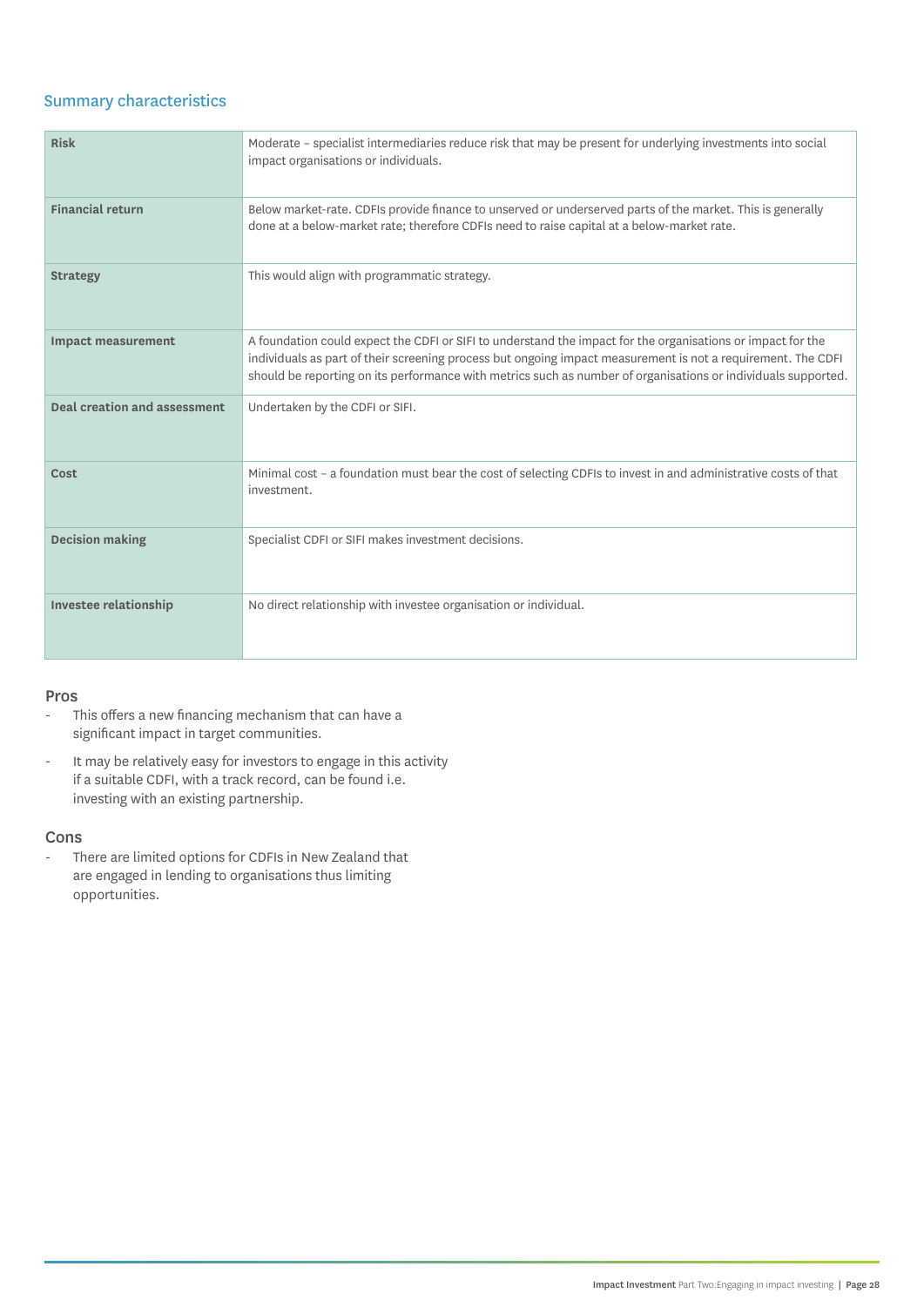#### 3. Responsive impact investment: Respond to 'mixed-motive' opportunities led by external parties

#### Intent

Respond to investment opportunities brought by third parties that align with programme strategy or priority issues, or test new approaches that may enhance impact at a systems level.

#### How

Allocate a percentage of corpus assets to be made available from time to time to invest in third party driven opportunities (e.g. managed funds or SIBs) in response to unsolicited opportunities.

The intent of this strategy is to provide the infrastructure for a foundation to respond to investment opportunities that align with programme strategy or priority issues, or test new approaches that may enhance impact at a systems level.

The strategy would take a mixed-motive approach, investing in opportunities presented to a foundation that provide a reasonable expectation of return, if not a market-rate return. The investments are likely to be opportunistic so in order to make the process more efficient and increase the likelihood of being able to support such initiatives, the foundation should work with its fund advisor to understand how a percentage of investment funds could be accessed when required without interfering with investing strategy objectives.

As with Example Strategy two, trustees should consider whether the investment would make returns in accordance with the investment strategy. If not, follow the below steps:

- 1. Determine the expected shortfall, in this case, being the difference between the expected returns of this investment and the investment instrument from the portfolio that this one is replacing. Take into account both the financial return and risks associated with repayment.
- 2. Understand whether the rest of the portfolio can compensate for this investment or allocate the "expected loss" to the grant budget.
- 3. If allocating to the grant budget, compare the benefit of this investment with other potential grant funding opportunities.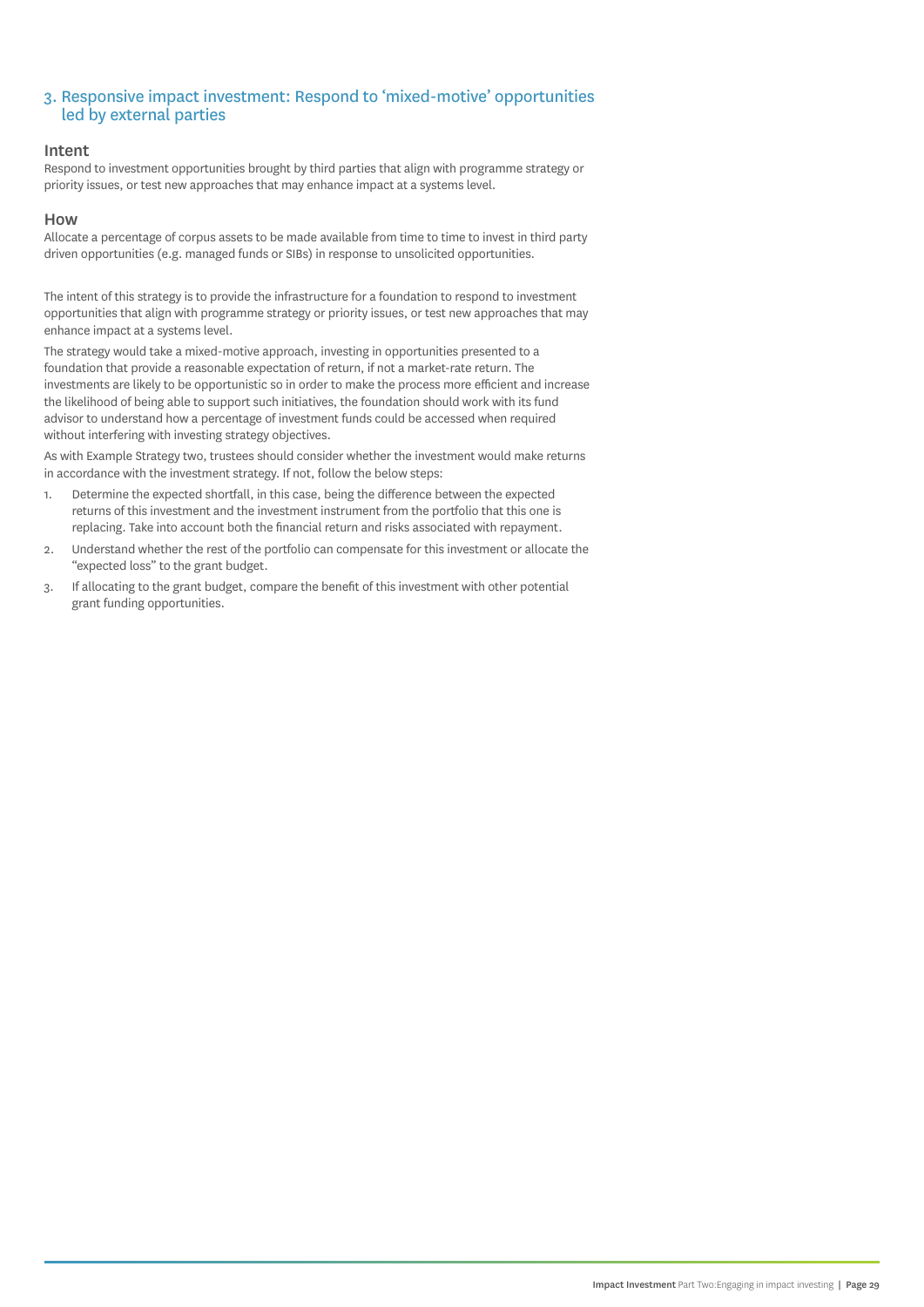#### Summary characteristics

| <b>Risk</b>                         | Moderate - this depends on the types of investment a foundation has the opportunity to invest in, but properly<br>intermediated products should mitigate risk.                                         |
|-------------------------------------|--------------------------------------------------------------------------------------------------------------------------------------------------------------------------------------------------------|
| <b>Financial return</b>             | Market-rate or below market-rate. The intention would be to make returns that go beyond breaking even in<br>managing this percentage of the corpus.                                                    |
| <b>Strategy</b>                     | This would align with programmatic strategy.                                                                                                                                                           |
| <b>Impact measurement</b>           | Managed by the third party who presents the deal to a foundation.                                                                                                                                      |
| <b>Deal creation and assessment</b> | Deal creation would be managed by the third party who presents the deal to the foundation. The foundation<br>must undertake its own assessment of the merits of the deal or outsource this assessment. |
| Cost                                | Moderate - the main cost is undertaking independent deal assessment. This cost will be allocated to the grant<br>budget.                                                                               |
| <b>Decision making</b>              | A foundation's trustees or delegated decision maker would decide which investments to make.                                                                                                            |
| <b>Investee relationship</b>        | No direct relationship with investee organisation(s).                                                                                                                                                  |

#### Pros

- Leveraging the skills and activity of third parties.
- This is a reasonably passive approach and requires a lot less resource than a pro-active approach.

#### Cons

- Completely reliant on third parties driving activity.
- Less control over which impact areas are focused on than a pro-active approach.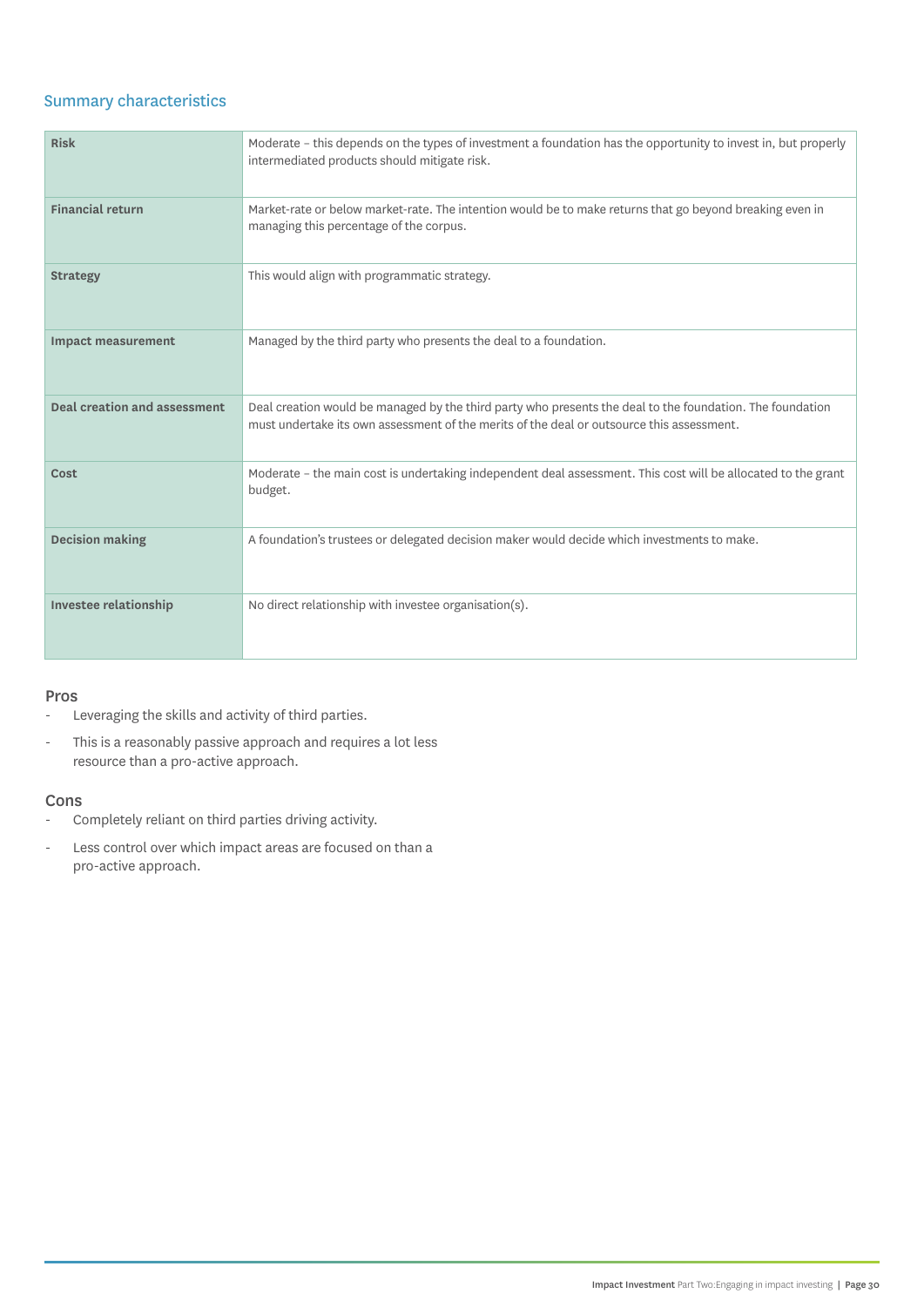#### Figure 5: The Barrow Cadbury Trust Total Impact approach<sup>17</sup>

#### Endowment

| Majority of endowment invested in mainstream markets,<br>avoiding companies whose activities conflict with the aims<br>of BCT. BCT is a member of the Charity Responsible Investment<br>Network, facilitated by ShareAction, which engages with investee<br>companies on specific issues in order to get them to adapt their<br>approach. |  |
|-------------------------------------------------------------------------------------------------------------------------------------------------------------------------------------------------------------------------------------------------------------------------------------------------------------------------------------------|--|
| Social investment carve out from endowment                                                                                                                                                                                                                                                                                                |  |

### Charitable activity

Returns from investment portfolio used to provide grants to organisations working to:

- promote criminal justice
- promote an immigration system that is fair to both migrants and established residents; and
- support effective approaches to reducing economic and social injustice and assist in building resilient communities

#### Social investment carve out

#### **Investments from social investment carve out to date:**

Peterborough social impact bond – £100K equity investment to reduce reoffending rates.

Social Justice and Human Rights Centre Ltd - £700K investment (£350K equity and £350K loan) to buy and refurbish property to be used as office space and hub for social justice organisations.

 $\rightarrow$ 

Ethex – £50K investment into Ethex; a new trading platform for social investments.

Bristol Together (BT) - £200K loan to provide work and training opportunities for ex-offenders.

Big Issue Invest Social Enterprise Fund – £250K investment in Social Enterprise Investment Fund.

Essex Looked After Children Social Impact Bond – £200K investment (mixture of equity and loan) to fund payment by result project working with families of young people at risk of being taken into care.

Energise Innovation Ltd – £144K investment in social impact bond to improve school attendance and performance.

T&T Innovation Ltd - £56K investment in social impact bond to improve school attendance and performance.

Golden Lane Housing – £250K investment in 4% 5 year bond.

Midlands Together – £205K investment in a 5 year bond.

Social Venture Fund II – £250K investment in the Germany-based social organisation fund.

*17 How foundations are using Total Impact approaches to achieve their charitable missions, UK Government, 2014.*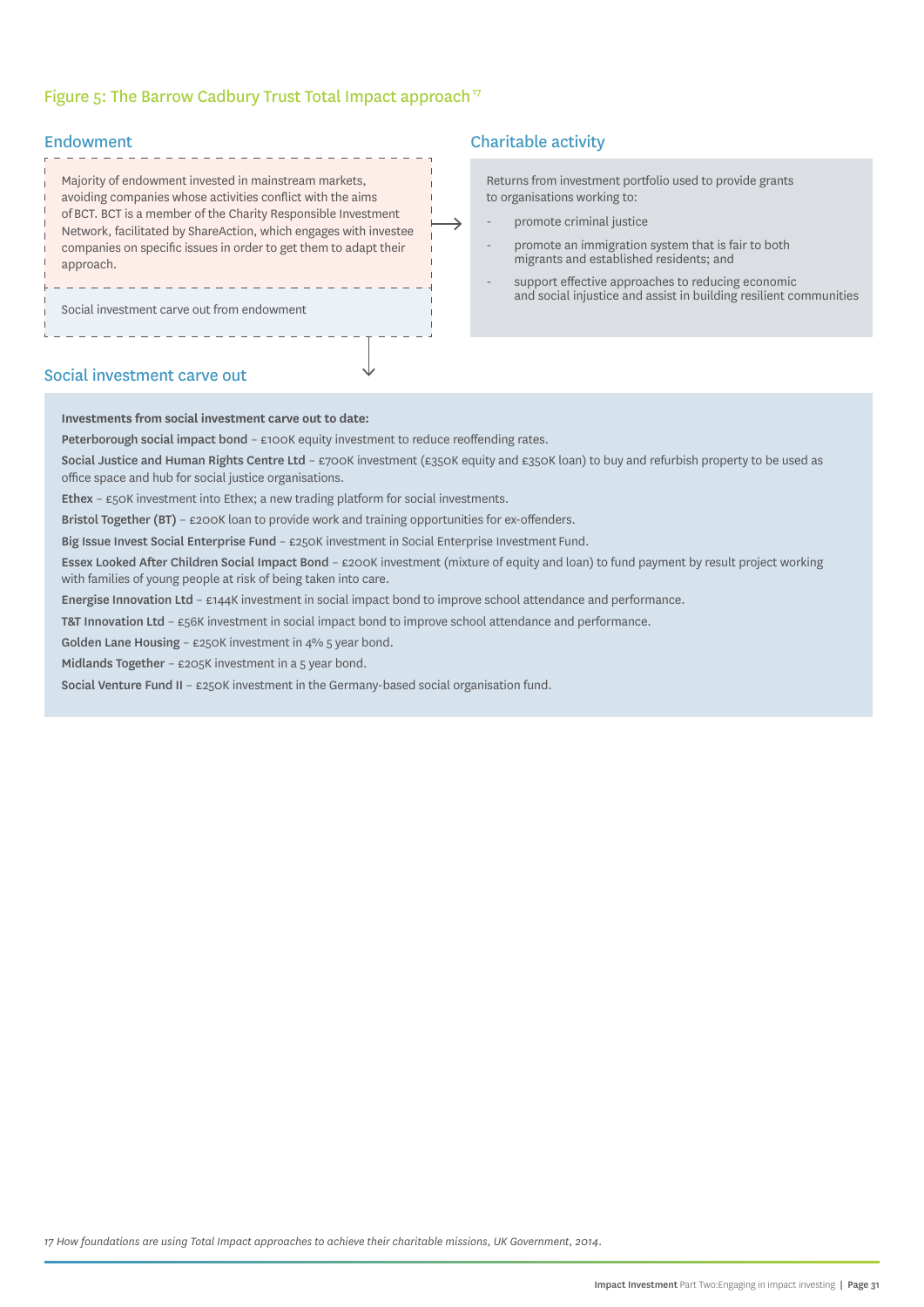#### 4. Pro-actively generate 'impact-first' opportunities (with or without intermediary)

#### Intent

Invest in organisations that deliver impact in line with programme strategy and priority issues in order to grow the capital available to impact organisations in Auckland and Northland.

#### How

Create an impact investment "carve-out" fund. Work with an intermediary to build a pipeline of potential investments or build internal capacity to pro-actively identify and assess opportunities.

Create a "carve-out" or specific impact investment fund and design a strategy for using impact investing to directly deliver impact in line with it programmatic aims and priority issues. The intention for this programme would be to expand the scale and types of capital available to social impact organisations in order to maximise programmatic impact.

Depending on internal capacity and resource, this strategy could be implemented in-house or by outsourcing it to an intermediary.

The fund would operate closely with a foundations granting activities. For each investment, the following steps should be taken:

- 1. Determine whether the applicant's activities are aligned with a foundation's mission or programmatic goals and whether there is any capacity (present or future) to repay (i.e. trading activities). If there is no capacity to repay, the activities are suitable for grant funding only.
- 2. Determine the risk to the "carve-out" fund's capital base, taking both the terms of the investment and the risk that it presents into consideration. The amount that this risk represents (risk share) will be allocated to the grants budget.
- 3. Consider the impact of this investment opportunity against other potential uses of the risk share through the granting budget.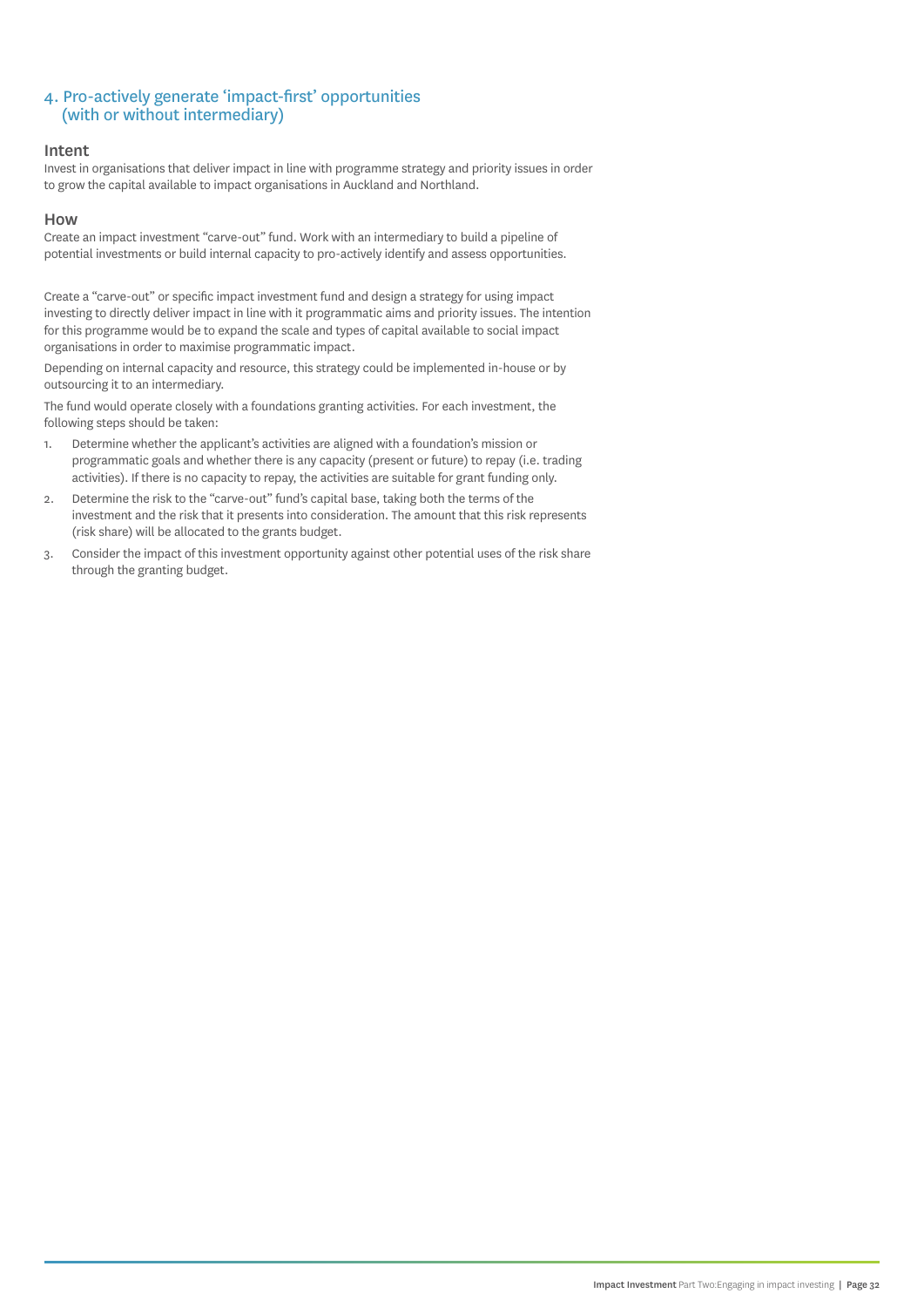#### Summary characteristics

| <b>Risk</b>                         | High – the individual investments made would likely carry a high level of risk, which needs to be mitigated<br>using the approach set out above.                                                                                                                                  |
|-------------------------------------|-----------------------------------------------------------------------------------------------------------------------------------------------------------------------------------------------------------------------------------------------------------------------------------|
| <b>Financial return</b>             | Below market-rate - ideally the fund would cover its costs, but making a financial return is not the goal.<br>Any anticipated "loss" must be allocated to the grant budget <sup>18</sup> .                                                                                        |
| <b>Strategy</b>                     | This would align with the funding / programmatic strategy.                                                                                                                                                                                                                        |
| <b>Impact measurement</b>           | Detailed impact measurement will be required from investee organisations so that a foundation can determine<br>whether its MRI programme is meeting its desired goals.                                                                                                            |
| <b>Deal creation and assessment</b> | Completed by the MRI team or intermediary.                                                                                                                                                                                                                                        |
| Cost                                | High - the MRI team will need to undertake a bespoke approach to developing deals, undergoing due diligence<br>and monitoring performance for each investee. The cost of running the programme that is not covered by<br>financial returns must be allocated to the grant budget. |
| <b>Decision making</b>              | The trustees would make investment decisions, but may delegate this power to the MRI team/intermediary.                                                                                                                                                                           |
| Investee relationship               | The MRI team/intermediary has a close relationship with investee organisations and is able to provide their<br>expertise to support the organisations.                                                                                                                            |

#### Pros

- Provides a foundation with complete control over the types of organisations and the types of impact that will be supported.
- Engaging in activity that addresses a significant gap in the New Zealand market – by focusing purely on how to best support social impact organisations.

#### Cons

- Resource intensive approach. There are few intermediaries in the market that have capability in undertaking due diligence with respect to financial and impact capacities of investee organisations.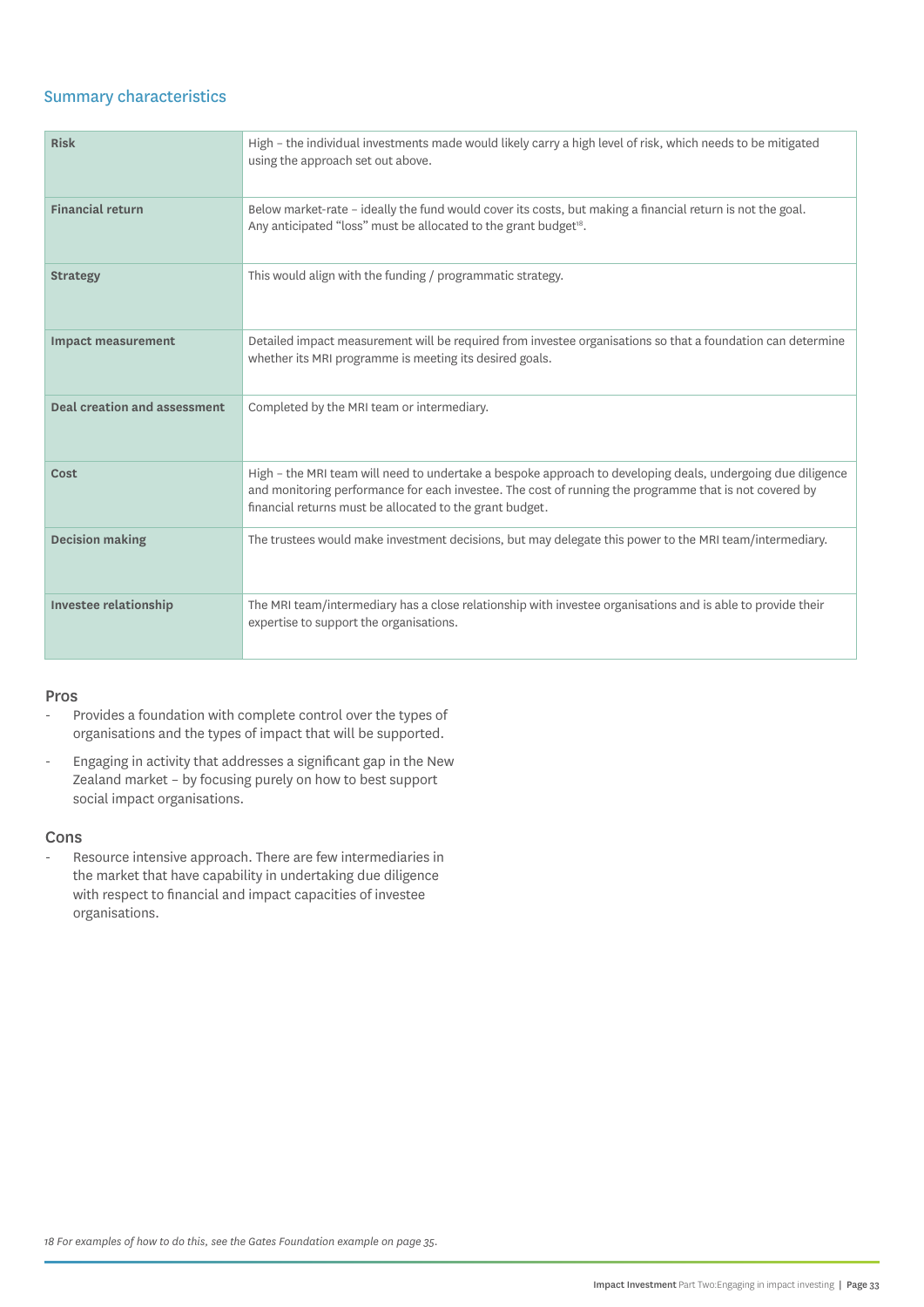#### 5. Support impact investment infrastructure

#### Intent

Support the growth of quality investment opportunities by supporting innovation, investment readiness and infrastructure to create an efficient support system for social impact organisations.

#### How

Support impact investment development with or without investing directly. This may include activities necessary for organisations to prepare for impact investment from other investors e.g. funding investment due diligence (as with the SIB), providing guarantees to lenders, or funding intermediaries that carry out investment readiness programmes.

This strategy does not involve making any investments, but requires a granting programme that strategically supports impact investing infrastructure. The aim would be to build up the market of intermediaries that are necessary to create efficient transactions that are viable for broader range of investors. Strategic grants could include:

- Capability building grants to social impact organisations
- Grants directly to intermediaries (e.g. capability builders, sector bodies, CDFIs and SIFIs)
- Investment readiness grants to social impact organisations.

For examples and further explanation of these types of strategic grants, see the section on "Building Capability and Supporting Innovation".

#### Pros

- Building infrastructure will not only make it easier for a foundation to participate in impact investing in the future but will do the same for other parties – potentially leveraging a lot more activity in the space.
- No need to understand how this approach will align with legal duties and investment strategy.

#### Cons

- No financial return uses up a portion of grant spend.
- Not introducing new capital into the sector.